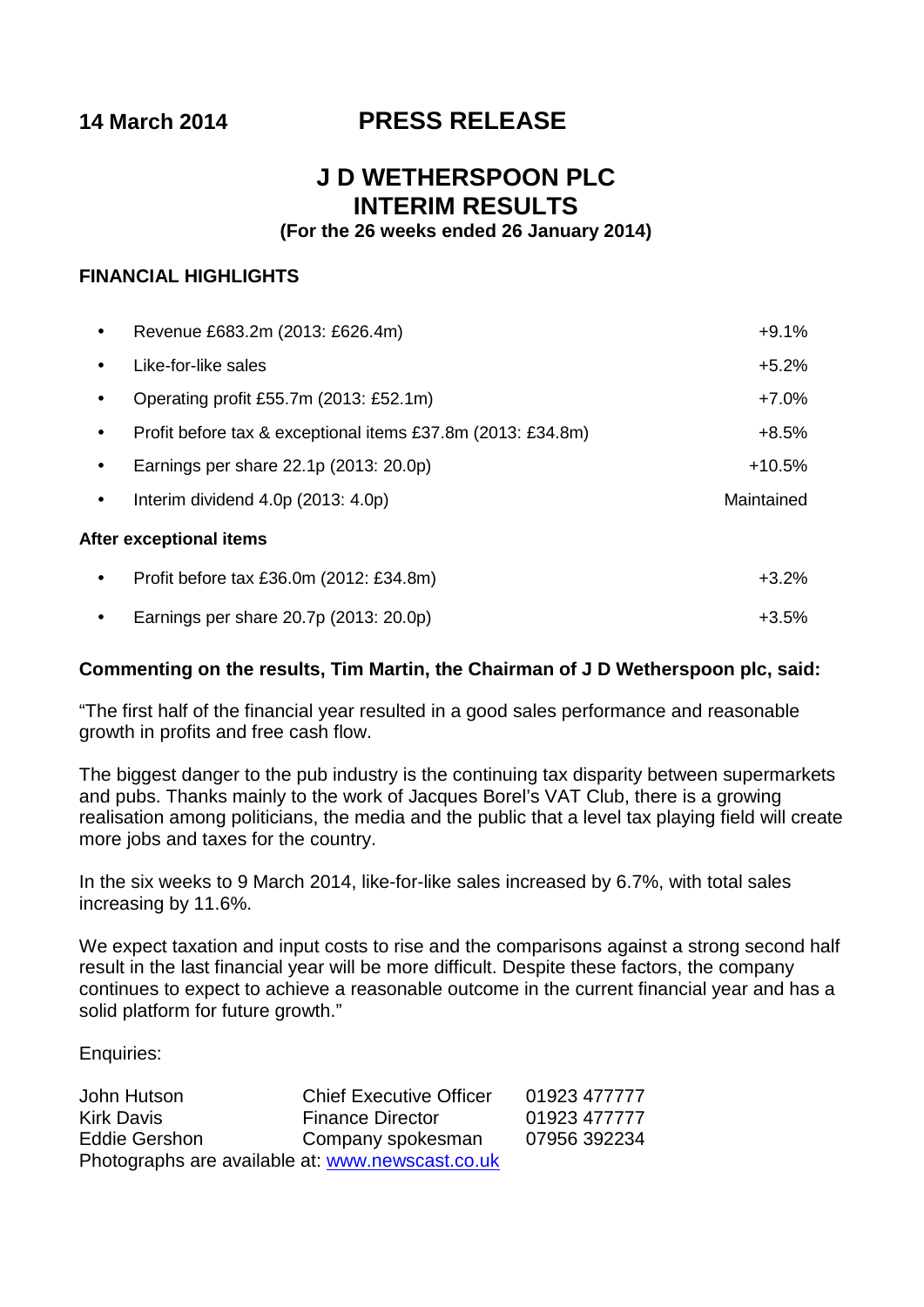# Notes to editors

- 1. JD Wetherspoon owns and operates pubs throughout the UK. The Company aims to provide customers with good-quality food and drink, served by well-trained and friendly staff, at reasonable prices. The pubs are individually designed and the Company aims to maintain them in excellent condition.
- 2. Visit our website [www.jdwetherspoon.co.uk](http://www.jdwetherspoon.co.uk/)
- 3. This announcement has been prepared solely to provide additional information to the shareholders of JD Wetherspoon, in order to meet the requirements of the UK Listing Authority's Disclosure and Transparency Rules. It should not be relied on by any other party, for other purposes. Forward-looking statements have been made by the directors in good faith using information available up until the date that they approved this statement. Forward-looking statements should be regarded with caution because of inherent uncertainties in economic trends and business risks.
- 4. The next Interim Management Statement will be issued on 7 May 2014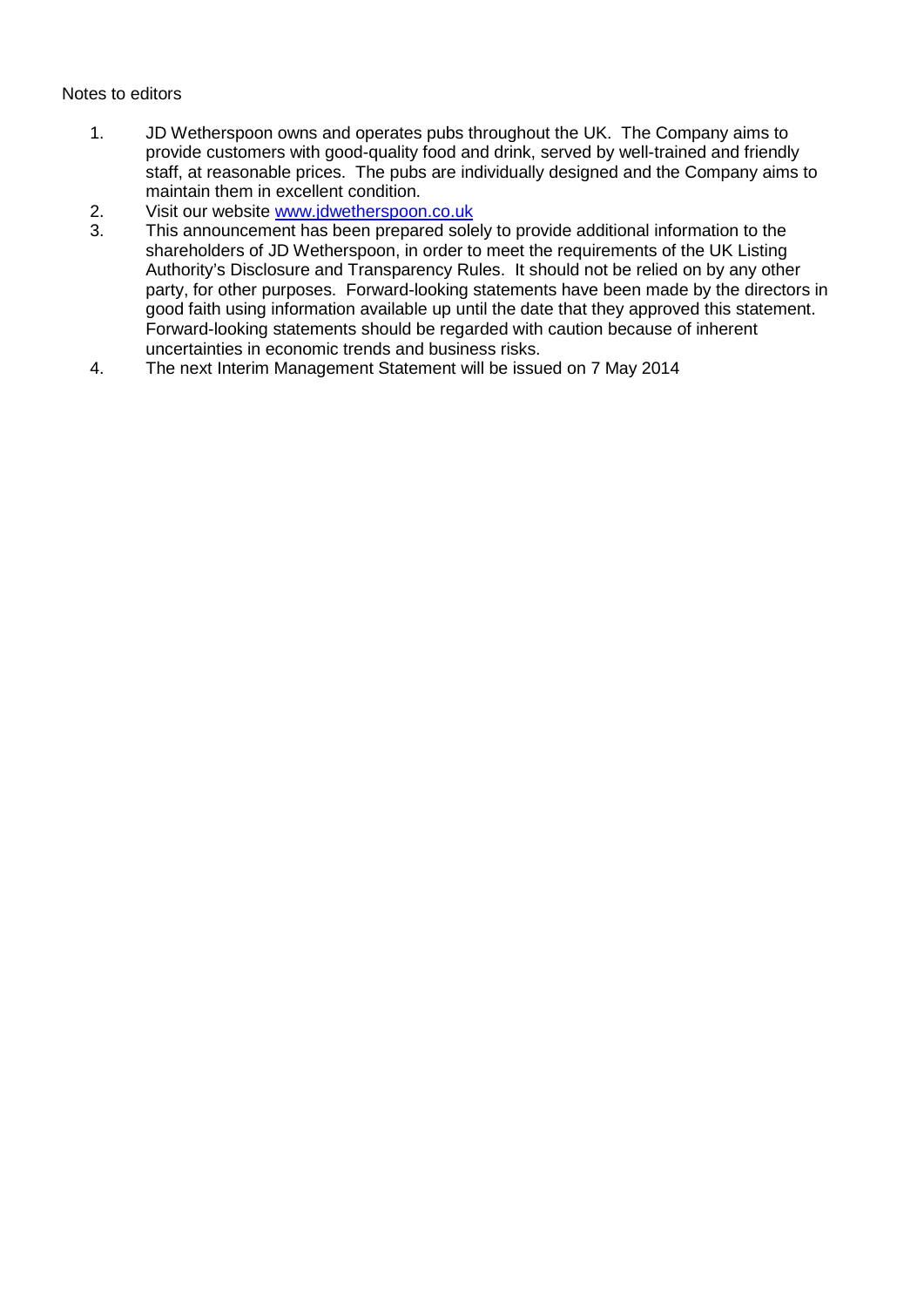#### **CHAIRMAN'S STATEMENT AND OPERATING REVIEW**

In the 26 weeks ended 26 January 2014, like-forlike sales increased by 5.2%, with total sales, including new pubs, increasing by 9.1% to £683.2 million (2013: £626.4 million). Like-for-like bar sales increased by 3.6% (2013: 4.1%), food sales by 10.5% (2013: 13.4%) and fruit/slot machine sales decreased by 9.5% (2013: increased by 4.4%).

Operating profit increased by 7.0% to £55.7 million (2013: £52.1 million). The operating margin was 8.2% (2013: 8.3%).

Profit before tax and exceptional items increased by 8.5% to £37.8 million (2013: £34.8 million) and after exceptional items increased by 3.2% to £36.0 million (2013: £34.8 million).

Earnings per share, before exceptional items, increased by 10.5% to 22.1p (2013: 20.0p). Earnings per share after exceptional items, often called "basic earnings per share" increased by 3.5% to 20.7p (2013: 20.0p).

The above calculations of earnings per share are based on all shares in issue, including those which have been previously purchased by Wetherspoons for employees and are now held in trust for them. Accounting standards require earnings per share also to be calculated excluding the shares held in trust (see note 8 to the accounts). This calculation is based on the fiction that the shares held in trust do not exist which they do. Therefore, I do not believe this latter definition of earnings per share has any relevance for Wetherspoon's shareholders and is confusing to a reader.

As illustrated in the table in the tax section below, the company paid taxes of £294.8 million in the period under review, compared with £274.9 million in the same period last year – an increase which is far greater than profit growth.

Net interest, excluding the interest due to HMRC referred to in the paragraph below, was covered 3.1 times by operating profit (2013: 3.0 times). Total capital investment was £82.7 million in the period (2013: £36.3 million), with £58.0 million spent on freeholds and new pub openings (2013: £19.1 million) and £24.7 million on existing pubs (2013: £17.2 million).

Exceptional items before tax totalled £1.8 million (2013: nil) and relate to interest due to HMRC, following the 'Rank' High Court decision of October 2013, in respect of gaming machines.

Free cash flow, after capital investment of £24.7 million on existing pubs and payments of tax and interest, increased to £46.7 million (2013: £22.6

million), helped by the favourable timing of payments to creditors. Free cash flow per share was 37.1p (2013: 17.9p).

#### **Dividends**

The board declared an interim dividend of 4.0p per share for the current interim financial period ending 26 January 2014 (2013: 4.0p per share). The interim dividend will be paid on 29 May 2014 to those shareholders on the register at 2 May 2014. The dividend was covered 5.4 times by profit (2013: 5.2 times).

#### **Corporation tax**

We expect the overall corporation tax charge for the financial year, including current and deferred taxation, to be approximately 26.3% before exceptional items (July 2013: 26.6%). The decrease is due to a reduction in the corporation tax rate, partially offset by an increase in deferred tax liability.

As in previous years, the company's tax rate is higher than the standard UK tax rate, owing mainly to depreciation which is not eligible for tax relief.

#### **Financing**

As at 26 January 2014, the company's net bank borrowings (including finance leases) were £499.6 million, an increase of £25.4 million compared with those of the previous year end (28 July 2013: £474.2 million). Our net-debt-to-EBITDA ratio was 2.93 times at the period's end.

#### **Property**

During the period, we opened 19 new pubs, bringing the number of pubs open at the period's end to 905. As previously indicated, we expect to open approximately 40–50 pubs in this financial year.

#### **Taxes and regulation**

Wetherspoon, along with many companies involved in the pub and restaurant business, has highlighted the high levels of taxes which pubs pay, in comparison with those of supermarkets. The main disparity relates to VAT (value added tax), since supermarkets pay no VAT in respect of their food sales, whereas pubs pay 20%, enabling supermarkets to subsidise their alcoholic drinks prices.

Pubs also pay approximately 15p per pint in respect of business rates, while supermarkets pay only about 1.5–2p per pint.

Unfortunately, possibly without realising the consequences of its actions, the government recently introduced both a 'late-night levy' and additional fruit/slot machine taxes, which further reduce the competitive position of pubs in relation to supermarkets.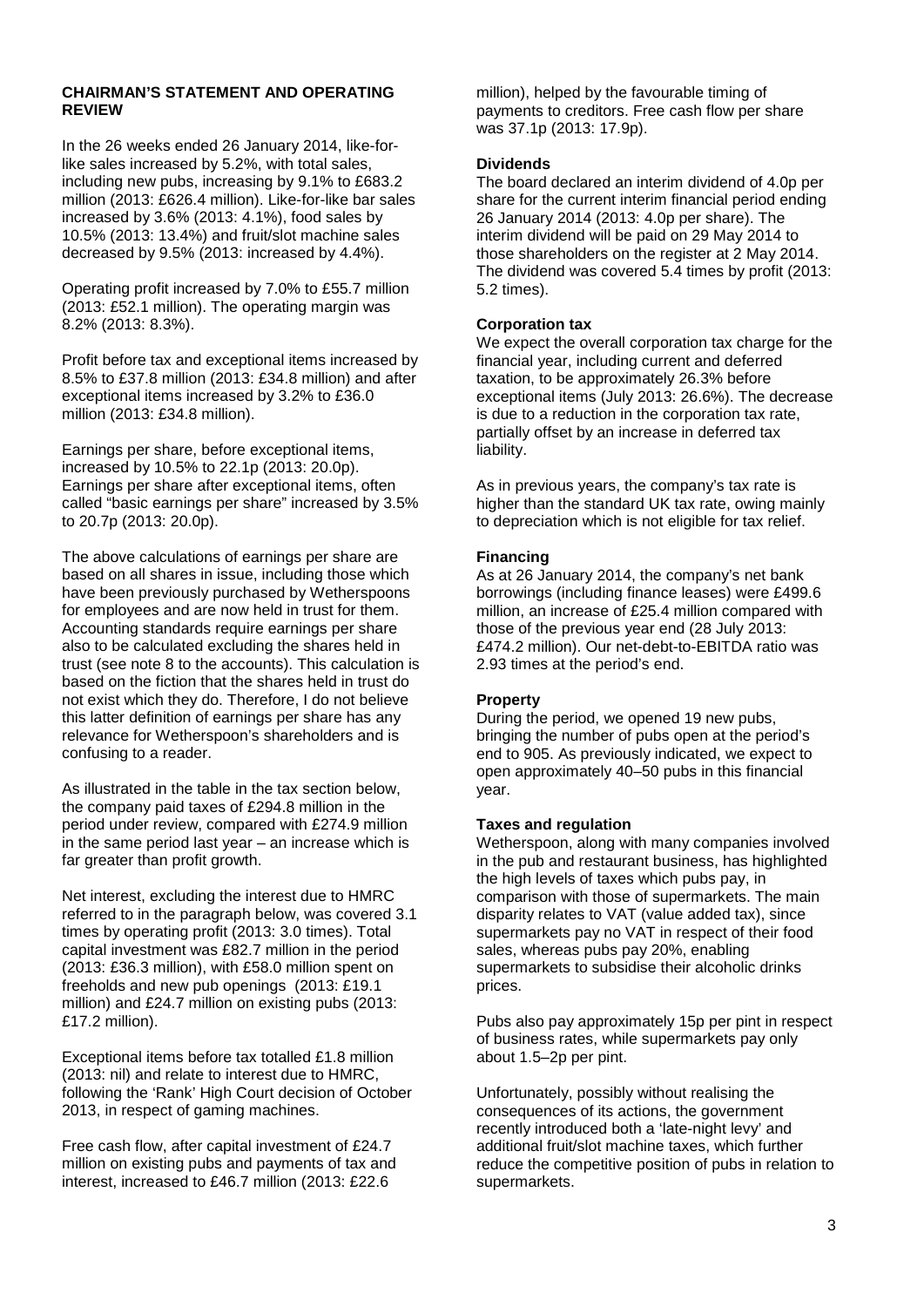It seems to be widely acknowledged by economists, politicians and others that the tax disparity with supermarkets is unfair and that pubs create more jobs and more taxes per pint or per meal than do supermarkets and that it does not make social or economic sense for the tax régime to favour supermarkets. We acknowledge the need to pay a reasonable level of taxes, but hope that legislators will make progress in creating a level playing field for all businesses which sell similar products.

The taxes paid by Wetherspoon in the period under review were as follows:

|                                 | 2014    | 2013                         |
|---------------------------------|---------|------------------------------|
|                                 |         | <b>First half First half</b> |
|                                 | £m      | £m                           |
| VAT                             | 133.6   | 126.1                        |
| Alcohol duty                    | 77.9    | 74.7                         |
| PAYE and NIC                    | 38.0    | 34.7                         |
| <b>Business rates</b>           | 22.5    | 23.4                         |
| Corporation tax                 | 8.8     | 8.6                          |
| Machine duty                    | 6.4     | 1.8                          |
| Climate change levy             | 3.0     | 2.1                          |
| Carbon tax                      | 1.3     | 1.3                          |
| Stamp duty                      | 1.2     | 0.3                          |
| Fuel duty                       | 1.1     | 1.0                          |
| Landfill tax                    | 0.7     | 0.6                          |
| Premise licence and TV licences | 0.3     | 0.3                          |
| <b>TOTAL TAX</b>                | £294.8m | £274.9m                      |
| <b>PROFIT AFTER TAX</b>         | £27.9m  | £25.2m                       |

#### **Further progress**

The company continues to invest heavily in IT, in order to improve many areas of the business. Examples of progress in this area include improved accounting systems, faster credit-card payments and better management of repairs and maintenance.

We have increased our investment in buildings and equipment, having spent £26.1 million on repairs (2013: £22.8 million) and £24.6 million on refurbishments and improvements (2013: £17.2 million).

We continue to invest heavily in training, including diploma and degree courses for eligible employees and enhanced kitchen training in our new Catering Academy, as well as running specific training courses in areas such as coffee and real ale. We also paid £14.0 million (2013: £13.0 million) in bonuses and free shares to employees, 97% of which was paid to those below board level and 87% paid to those working in our pubs.

The company has received a record number of recommendations in CAMRA's Good Beer Guide

2014. The company continues to improve its hygiene ratings in respect of the local-authority-run scheme Scores on the Doors. Of the 811 pubs which have been officially rated, 726 have received a maximum score of five out of five. Where standards occasionally fall below the levels required, we make strenuous efforts to improve.

#### **Property litigation**

As previously reported, the company agreed on an out-of-court settlement with developer Anthony Lyons, formerly of Davis Coffer Lyons, in 2013, receiving approximately £1.25 million from Mr Lyons. The payment related to litigation in which Wetherspoon claimed that Mr Lyons had been an accessory to frauds committed by Wetherspoon's former retained agent Van de Berg and its directors Christian Braun, George Aldridge and Richard Harvey. Mr Lyons denied the claims – and the litigation was contested.

The claim related to properties in Portsmouth, Leytonstone and Newbury. The Portsmouth property was involved in the 2008/9 Van de Berg case itself. In that case, Mr Justice Peter Smith found that Van de Berg, but not Mr Lyons (who was not a party to the case), fraudulently diverted the freehold from Wetherspoon to Moorstown Properties Limited, a company owned by Simon Conway. Moorstown leased the premises to Wetherspoon, which it currently trades as the Isambard Kingdom Brunel. The Portsmouth property was subsequently sold by Moorstown a few months later, with the benefit of a lease to Wetherspoon, for a substantial profit. In Mr Lyons' Defence, he stated that shares in Moorstown were transferred, prior to the onward sale of the freehold, to Northcreek, which Companies House shows was owned by Roger Myers and his family. Mr Myers was the Chairman of Pelican, the company which owned Cafe Rouge.

Whilst Wetherspoon did not and is not alleging that Mr Myers or Mr Conway are dishonest, it would like an explanation of how Moorstown, a company which benefitted from the Portsmouth fraud by VDB. ended up belonging to the family of Myers.

The properties in Leytonstone and Newbury (the other properties in the case against Mr Lyons) were not pleaded in the 2008/9 Van de Berg case. Leytonstone was leased to Wetherspoon and trades today as The Walnut Tree public house. Newbury was leased to Pelican plc and became a Café Rouge.

In 2013, the company also agreed to settle its claim against property investor Jason Harris, formerly of First London and now of First Urban Group, for £400,000. Wetherspoon alleged that Harris was an accessory to frauds committed by Van de Berg.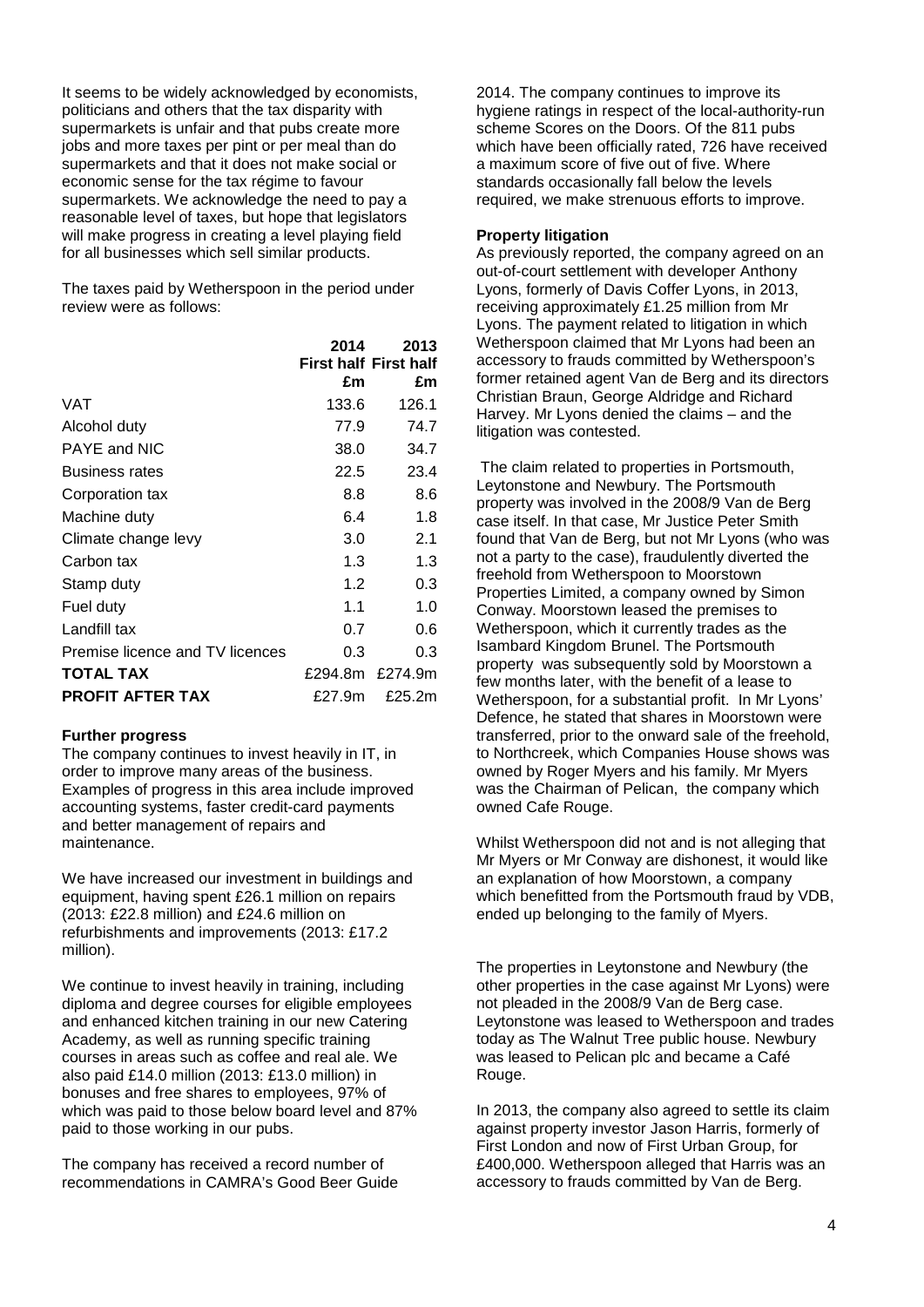Harris contested the claim and has not admitted liability.

In 2012, Wetherspoon also agreed on a settlement with Paul Ferrari, of London estate agent Ferrari, Dewe & Co, in respect of properties referred to as the 'Ferrari Five' by Mr Justice Peter Smith, in the Van de Berg case.

Further information about these cases is available in an article which I wrote for the trade publication Propel; this is reproduced on page 6 of this report.

#### **Current trading and outlook**

The first half of the financial year resulted in a good sales performance and reasonable growth in profits and free cash flow.

The biggest danger to the pub industry is the continuing tax disparity between supermarkets and pubs. Thanks mainly to the work of Jacques Borel's VAT Club, there is a growing realisation among politicians, the media and the public that a level tax playing field will create more jobs and taxes for the country.

In the six weeks to 9 March 2014, like-for-like sales increased by 6.7%, with total sales increasing by 11.6%.

We expect taxation and input costs to rise – and the comparisons against a strong second-half result in the last financial year will be more difficult. Despite these factors, the company continues to expect to achieve a reasonable outcome in the current financial year and has a solid platform for future growth.

#### **Tim Martin** Chairman 13 March 2014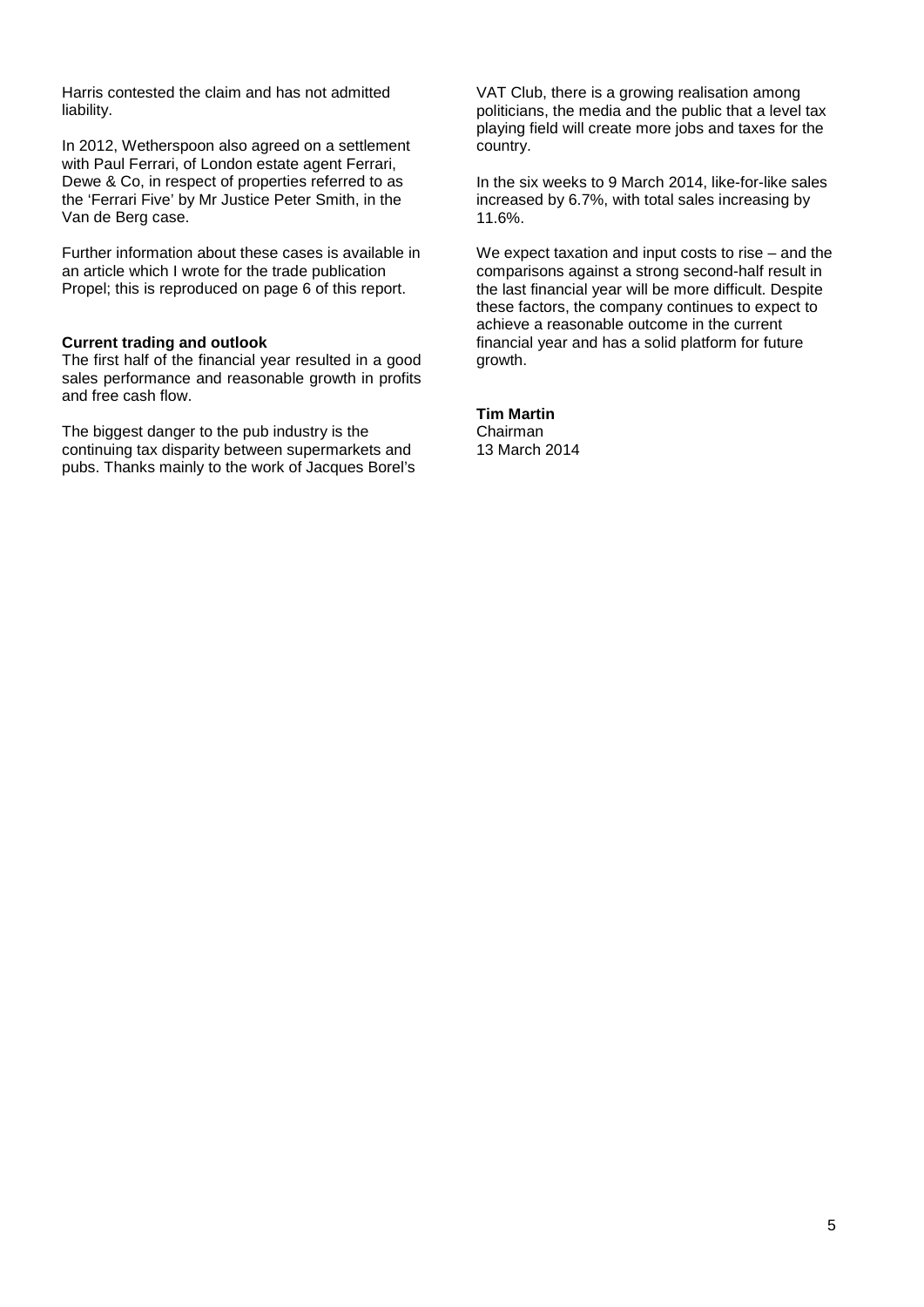#### **Lessons in the property market, by Tim Martin**  (Originally published in the trade publication Propel on 22 May 2013)

J D Wetherspoon has always been a buyer of freeholds. Our second, third and fourth pubs were freehold and, by the time of our 1992 flotation, 20 of our 44 pubs were freehold.

I negotiated our first 20 or so pubs myself, dealing directly with the owners' agents, before employing Christian Braun, of Van de Berg & Co (VDB), in about 1990. Little did I realise that Braun was a double agent or 'mole', who was to burrow deep into our organisation, undermining the very property foundations which underpin any retailer.

Following a tip-off, in 2005, we terminated VDB's contract and undertook a review of all of our 600 or so property transactions, using a team of up to a dozen legal and paralegal staff. We discovered about 50 'back-to-back' transactions, in which freeholds, which were available to buy, had been diverted by VDB to third parties, which had acquired them at the same time as JDW had taken a lease – the rent being set at a level which created an immediate uplift in the value of the reversion.

Proceedings were issued against VDB and its directors, Braun, George Aldridge and Richard Harvey, in respect of about a dozen of these transactions. In a 136-page judgment, Mr Justice Peter Smith found that VDB had fraudulently diverted properties to several third parties, but he made no findings against the third parties themselves.

Following Mr Justice Smith's judgment, JDW issued proceedings against several third parties: Paul Ferrari of Braun's former employer Ferrari Dewe & Co; Anthony Lyons, formerly of Davis Coffer Lyons; Jason Harris, formerly of First London.

Liability was denied by all. The cases were contested and settled out of court. JDW received substantial payments in all three cases.

Some of the pleaded properties in the VDB case, referred to by the judge as the 'Ferrari Five', involved Jersey companies with nominee owners who were connected to Ferrari. Each of the Jersey companies had a different name – and care was taken to use different lawyers and nominees.

Profits from the purchasing companies were usually channelled to a Jersey holding company called Gecko, with money then transferred as loans or fees to companies controlled by VDB's directors.

In my opinion, the Lyons case is the most interesting for the property market and for prospective tenants and purchasers. Lyons stated, in his defence, that he was acting in his capacity as an employee and in accordance with his duties to Davis and Coffer (now Davis Coffer Lyons).

The Lyons case concerned properties in Portsmouth, Leytonstone and Newbury, two of which became JDW pubs, with the third becoming a Café Rouge. The Portsmouth property belonged to British Gas – and Mr Justice Smith found that VDB had bid for the freehold, unbeknown to JDW, and, once the bid was accepted, agreed with Lyons for JDW to take a lease and for the freehold to be acquired by Moorstown Properties, owned by a friend, and subsequently a colleague, of Lyons – Simon Conway. No findings were made against Lyons, or indeed Conway, in the VDB case, and neither person was a party to the case.

Portsmouth was subsequently sold by Moorstown to Scottish American Investment Company, a few months later, with the benefit of a lease to JDW for a substantial profit. Illustrating the Byzantine complexity of the transactions, Lyons' defence stated that shares in Moorstown were "transferred", before the sale was completed, to Northcreek which, Companies House shows, was owned by Roger Myers, then chairman of Café Rouge owner Pelican, and his family.

The Newbury property was acquired by Riverside Stores, a company connected to Conway, and was leased at around the same time to Café Rouge.

Newbury was sold shortly after completion for a substantial profit.

JDW did not allege, and is not alleging, that the Portsmouth and Newbury transactions are connected and is not alleging that Davis Coffer Lyons, Myers or Conway are dishonest, but it is a matter of public importance, as well as of importance to JDW and its shareholders, for there to be an explanation about the circumstances in which Moorstown, a company which clearly benefited from the Portsmouth fraud by VDB, ended up belonging to the family of Myers.

A key legal and ethical question for the property market which emerges from these cases concerns the obligations of estate agents and investors, in circumstances in which a freehold property is first offered to a friend or colleague of an agent, who agrees to acquire it, and the property is then offered by the agent to a company like Wetherspoon on a 'back-to-back' basis. What are the obligations of the introducing agent? In broad terms, the third parties in the Wetherspoon litigation argued that they owed no duties or obligations to Wetherspoon and were not, therefore, liable to us. The great risk which all agents and investors run, in these circumstances, is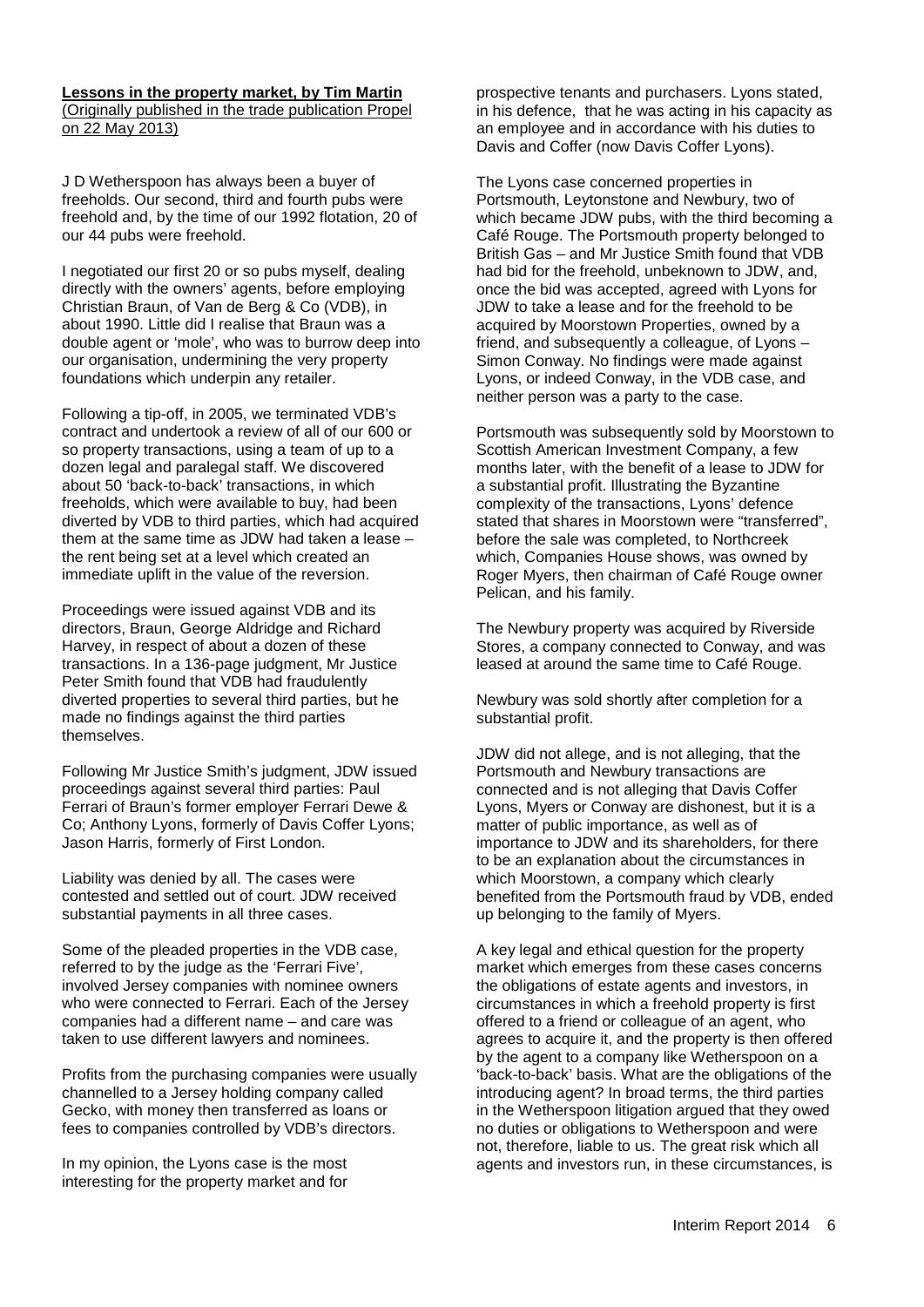that the retained agent, VDB in this instance, may itself be dishonest.

If so, this may open up the possibility of a claim by an aggrieved 'end user', such as Wetherspoon, that the introducing agent participated in the dishonesty of the retained agent.

JDW has lost many tens of millions of pounds as a result of the VDB frauds. Rent reviews and 'yield compression' have exacerbated the damage over the years.

Our experience teaches several lessons. First, buyers and tenants should ask their agents to confirm in writing that they have no direct or indirect interest in any property which they are acquiring and should ask their lawyers to take particular interest, if a freehold is changing hands at the same time as they are acquiring a lease or, indeed, the freehold.

Professionals and investors should also obtain confirmation in writing from the 'end user' in backto-back deals that they have consented to the transaction. Take the retained agent's word for it at your peril.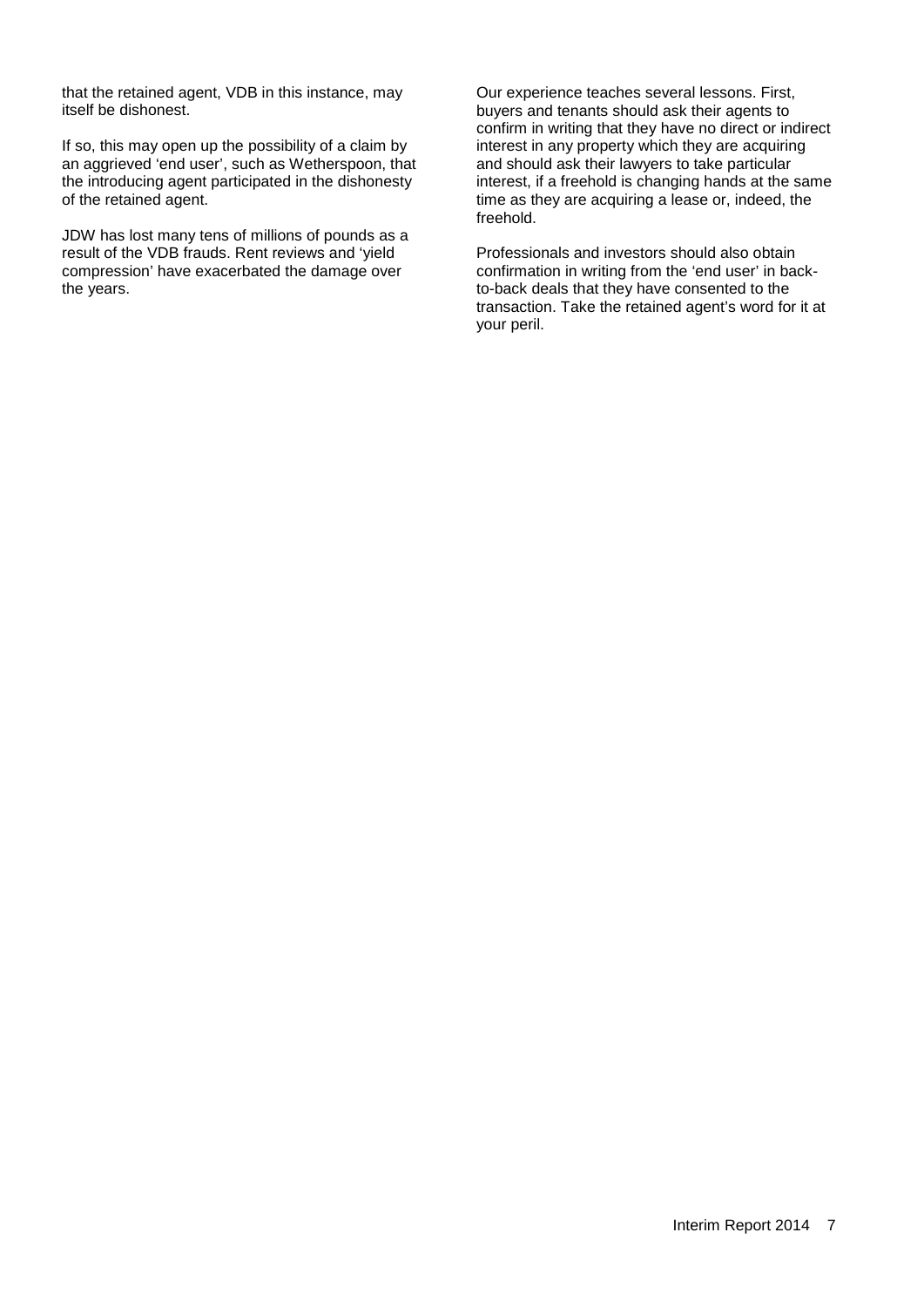# **INCOME STATEMENT** for the 26 weeks ended 26 January 2014

|                                                                                               | <b>Notes</b>   | <b>Unaudited</b><br>26 weeks<br>ended<br>26 January<br>2014 | Unaudited<br>26 weeks<br>ended<br>27 January<br>2013 | Audited<br>52 weeks<br>ended<br>28 July<br>2013 |
|-----------------------------------------------------------------------------------------------|----------------|-------------------------------------------------------------|------------------------------------------------------|-------------------------------------------------|
|                                                                                               |                | £000                                                        | £000                                                 | £000                                            |
| <b>Revenue</b><br>Operating costs                                                             | 4              | 683,229<br>(627, 513)                                       | 626,397<br>(574,321)                                 | 1,280,929<br>(1, 169, 619)                      |
| Operating profit before exceptional items<br>Operating exceptional items                      | 6<br>5         | 55,716                                                      | 52,076                                               | 111,310<br>(19, 800)                            |
| <b>Operating profit</b><br>Finance income<br>Finance costs<br>Non-operating exceptional items | 5              | 55,716<br>47<br>(17,980)<br>(1,814)                         | 52,076<br>61<br>(17,300)                             | 91,510<br>118<br>(34, 485)                      |
| Profit before tax<br>Income tax expense                                                       | $\overline{7}$ | 35,969<br>(9,927)                                           | 34,837<br>(9,636)                                    | 57,143<br>(10,955)                              |
| Profit for the period                                                                         |                | 26,042                                                      | 25,201                                               | 46,188                                          |
| Basic earnings per share (pence)<br>Diluted basic earnings per shares (pence)                 | 8<br>8         | 21.7<br>20.7                                                | 20.8<br>20.0                                         | 38.3<br>36.6                                    |

# **STATEMENT OF OTHER COMPREHENSIVE INCOME** for the 26 weeks ended 26 January 2014

|                                                                    | <b>Notes</b> | <b>Unaudited</b><br>26 weeks<br>ended<br>26 January<br>2014<br>£000 | Unaudited<br>26 weeks<br>ended<br>27 January<br>2013<br>£000 | Audited<br>52 weeks<br>ended<br>28 July<br>2013<br>£000 |
|--------------------------------------------------------------------|--------------|---------------------------------------------------------------------|--------------------------------------------------------------|---------------------------------------------------------|
| Items which will be reclassified subsequently<br>to profit or loss |              |                                                                     |                                                              |                                                         |
| Interest-rate swaps: gain taken to other<br>comprehensive income   | 14           | 10,357                                                              | 9,274                                                        | 21,984                                                  |
| Tax on items taken directly to other<br>comprehensive income       |              | (2,071)                                                             | (2, 133)                                                     | (6,378)                                                 |
| Net gain recognised directly in other<br>comprehensive income      |              | 8,286                                                               | 7,141                                                        | 15,606                                                  |
| Profit for the period                                              |              | 26,042                                                              | 25,201                                                       | 46,188                                                  |
| Total comprehensive income for the period                          |              | 34,328                                                              | 32,342                                                       | 61,794                                                  |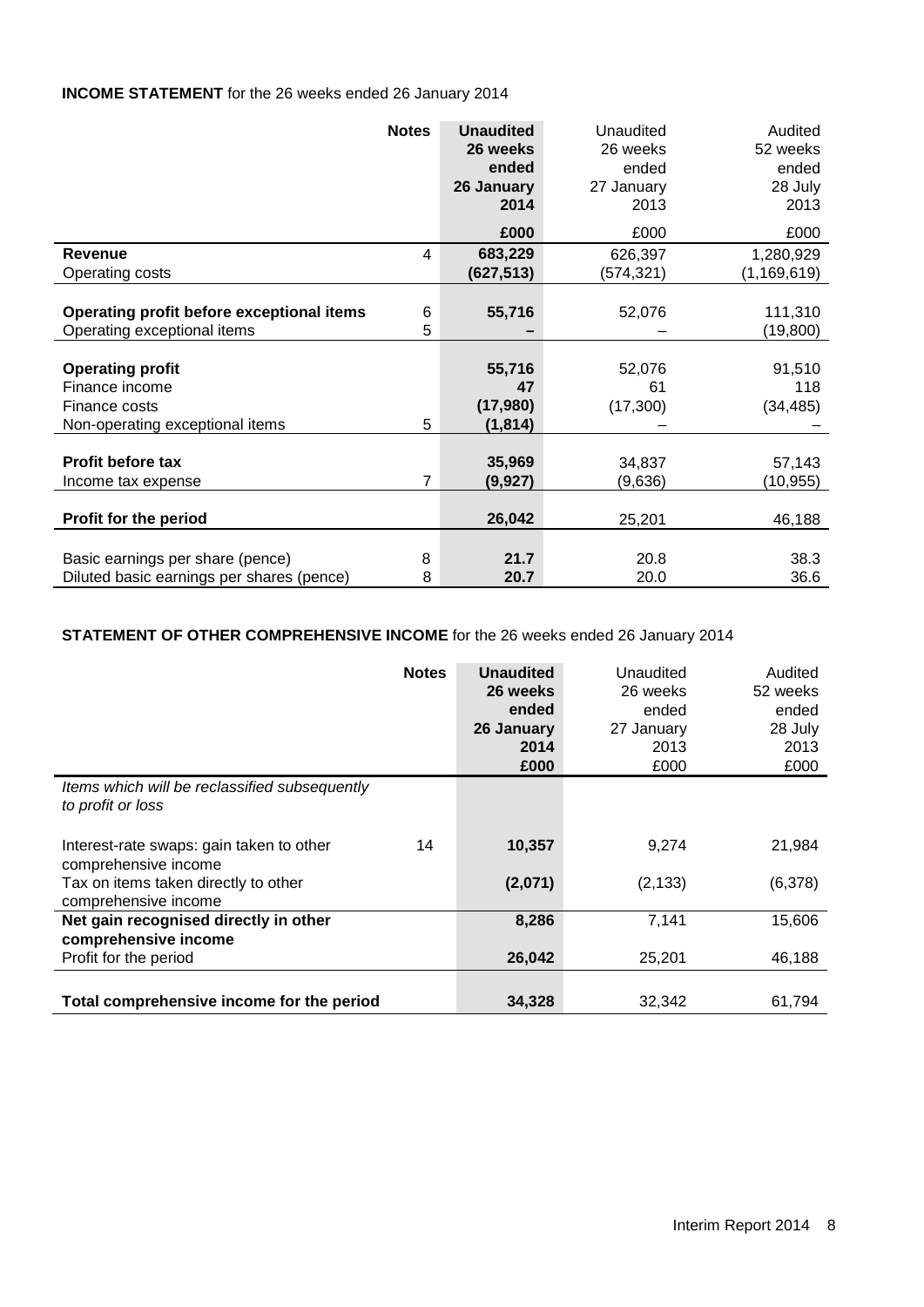# **CASH FLOW STATEMENT** for the 26 week ended 26 January 2014

|                                                                                                                                                                                                          | <b>Notes</b> | <b>Unaudited</b><br>26 weeks<br>ended<br>26 January<br>2014<br>£000 | Free cash<br>flow<br>unaudited<br>26 weeks<br>ended<br>26 January<br>2014<br>£000 | Unaudited<br>26 weeks<br>ended<br>27 January<br>2013<br>£000 | Free cash<br>flow<br>unaudited<br>26 weeks<br>ended<br>27 January<br>2013<br>£000 | Audited<br>52 weeks<br>ended<br>28 July<br>2013<br>£000 | Free cash<br>flow<br>audited<br>52 weeks<br>ended<br>28 July<br>2013<br>£000 |
|----------------------------------------------------------------------------------------------------------------------------------------------------------------------------------------------------------|--------------|---------------------------------------------------------------------|-----------------------------------------------------------------------------------|--------------------------------------------------------------|-----------------------------------------------------------------------------------|---------------------------------------------------------|------------------------------------------------------------------------------|
| Cash flows from operating activities                                                                                                                                                                     |              |                                                                     |                                                                                   |                                                              |                                                                                   |                                                         |                                                                              |
| Cash generated from operations                                                                                                                                                                           | 9            | 102,625                                                             | 102,625                                                                           | 64,360                                                       | 64,360                                                                            | 164,922                                                 | 164,922                                                                      |
| Interest received                                                                                                                                                                                        |              | 56                                                                  | 56                                                                                | 62                                                           | 62                                                                                | 122                                                     | 122                                                                          |
| Interest paid                                                                                                                                                                                            |              | (16, 937)                                                           | (16, 937)                                                                         | (15, 398)                                                    | (15, 398)                                                                         | (31, 569)                                               | (31, 569)                                                                    |
| Corporation tax paid                                                                                                                                                                                     |              | (8,821)                                                             | (8, 821)                                                                          | (8,615)                                                      | (8,615)                                                                           | (18, 370)                                               | (18, 370)                                                                    |
| Purchase of own shares for share-based                                                                                                                                                                   |              |                                                                     |                                                                                   |                                                              |                                                                                   |                                                         |                                                                              |
| payments                                                                                                                                                                                                 |              | (5, 599)                                                            | (5, 599)                                                                          | (628)                                                        | (628)                                                                             | (8, 825)                                                | (8,825)                                                                      |
| Net cash inflow from operating activities                                                                                                                                                                |              | 71,324                                                              | 71,324                                                                            | 39,781                                                       | 39,781                                                                            | 106,280                                                 | 106,280                                                                      |
| Cash flows from investing activities<br>Purchase of property, plant and equipment<br>Purchase of intangible assets<br>Purchase of lease premiums<br>Proceeds of sale of property, plant and<br>equipment |              | (21, 824)<br>(2,823)<br>(10)                                        | (21, 824)<br>(2,823)                                                              | (14, 905)<br>(2, 293)<br>(21)                                | (14, 905)<br>(2,293)                                                              | (35,051)<br>(5,880)<br>(93)<br>645                      | (35,051)<br>(5,880)                                                          |
| Investment in new pubs and pub extensions                                                                                                                                                                |              | (58,000)                                                            |                                                                                   | (19,033)                                                     |                                                                                   | (60, 795)                                               |                                                                              |
| Net cash outflow from investing activities                                                                                                                                                               |              | (82, 657)                                                           | (24, 647)                                                                         | (36, 252)                                                    | (17, 198)                                                                         | (101, 174)                                              | (40, 931)                                                                    |
| Cash flows from financing activities<br>Equity dividends paid<br>Purchase of own shares<br>Advances under bank loans                                                                                     | 16<br>14     | (9,987)<br>(2,893)<br>28,246                                        |                                                                                   | (10, 021)<br>7,509                                           |                                                                                   | (15,053)<br>17,585                                      |                                                                              |
| Finance costs on new loan                                                                                                                                                                                | 14           | (4,080)                                                             |                                                                                   |                                                              |                                                                                   |                                                         |                                                                              |
| Finance lease principal payments<br>Net cash inflow/(outflow) from financing<br>activities                                                                                                               | 14           | (2,761)<br>8,525                                                    |                                                                                   | (2,921)<br>(5, 433)                                          |                                                                                   | (5, 841)<br>(3,309)                                     |                                                                              |
| Net change in cash and cash equivalents                                                                                                                                                                  | 14           | (2,808)                                                             |                                                                                   | (1,904)                                                      |                                                                                   | 1,797                                                   |                                                                              |
| Opening cash and cash equivalents                                                                                                                                                                        |              | 29,837                                                              |                                                                                   | 28,040                                                       |                                                                                   | 28,040                                                  |                                                                              |
| Closing cash and cash equivalents                                                                                                                                                                        |              | 27,029                                                              |                                                                                   | 26,136                                                       |                                                                                   | 29,837                                                  |                                                                              |
| Free cash flow                                                                                                                                                                                           |              |                                                                     | 46,677                                                                            |                                                              | 22,583                                                                            |                                                         | 65,349                                                                       |
| Free cash flow per ordinary share                                                                                                                                                                        | 8            |                                                                     | 37.1p                                                                             |                                                              | 17.9p                                                                             |                                                         | 51.8p                                                                        |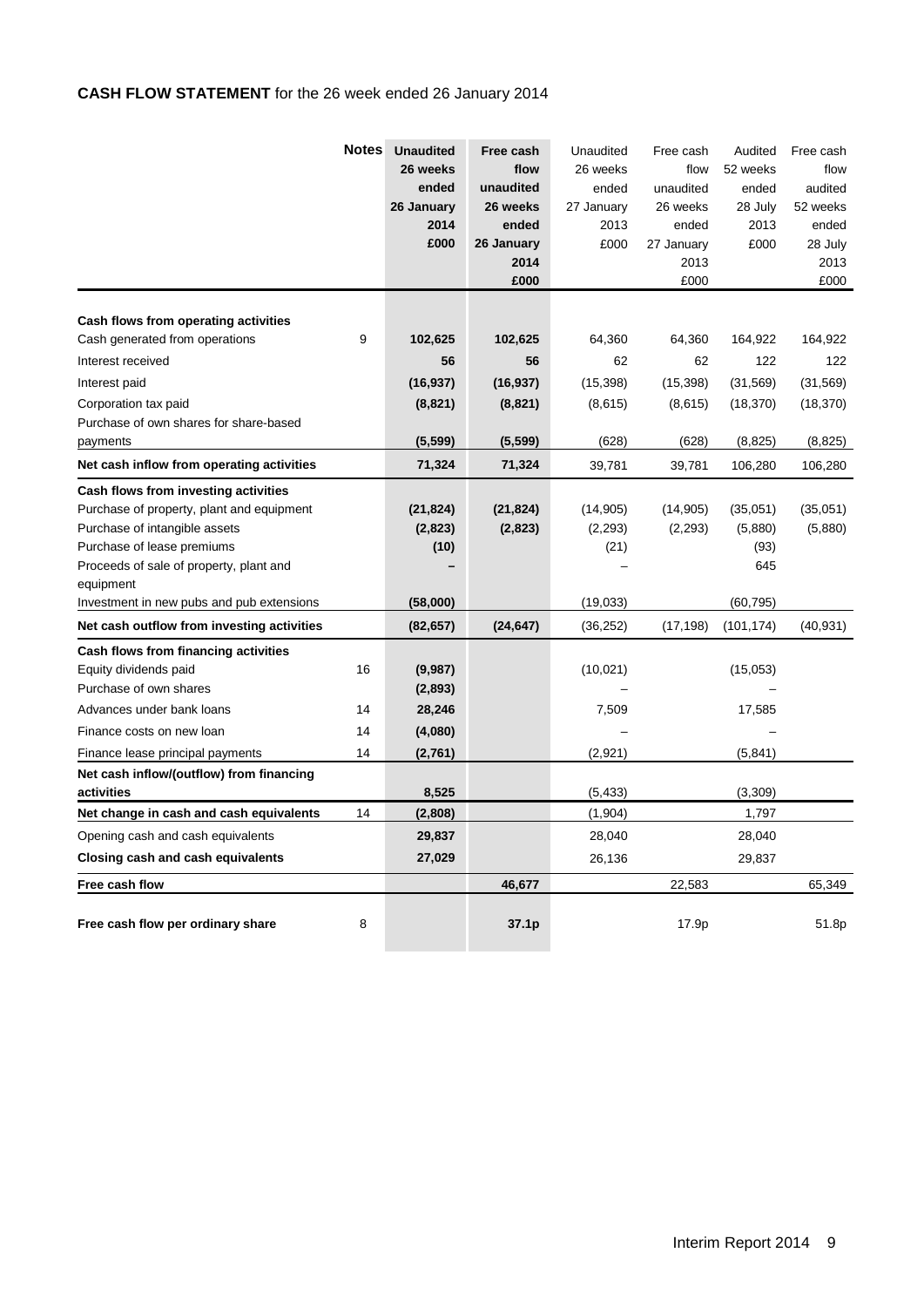# **BALANCE SHEET** as at 26 January 2014

|                                      | <b>Notes</b> | <b>Unaudited</b><br>26 January | Unaudited<br>27 January | Audited<br>28 July |
|--------------------------------------|--------------|--------------------------------|-------------------------|--------------------|
|                                      |              | 2014<br>£000                   | 2013<br>£000            | 2013<br>£000       |
|                                      |              |                                |                         |                    |
| <b>Assets</b>                        |              |                                |                         |                    |
| <b>Non-current assets</b>            |              |                                |                         |                    |
| Property, plant and equipment        | 10           | 1,003,952                      | 932,063                 | 956,928            |
| Intangible assets                    | 11           | 21,368                         | 17,995                  | 20,166             |
| Deferred tax assets                  |              | 9,398                          | 14,073                  | 11,531             |
| Other non-current assets             | 12           | 9,759                          | 10,537                  | 9,897              |
| Derivative financial instruments     | 14           | 1,905                          |                         |                    |
| Investment property                  | 13           | 5,757                          |                         |                    |
| <b>Total non-current assets</b>      |              | 1,052,139                      | 974,668                 | 998,522            |
| <b>Current assets</b>                |              |                                |                         |                    |
| Inventories                          |              | 21,115                         | 20,655                  | 19,857             |
| Other receivables                    |              | 30,583                         | 26,866                  | 23,940             |
| Assets held for sale                 |              | 672                            | 2,076                   | 422                |
| Cash and cash equivalents            | 14           | 27,029                         | 26,136                  | 29,837             |
| <b>Total current assets</b>          |              | 79,399                         | 75,733                  | 74,056             |
| <b>Total assets</b>                  |              | 1,131,538                      | 1,050,401               | 1,072,578          |
|                                      |              |                                |                         |                    |
| <b>Liabilities</b>                   |              |                                |                         |                    |
| <b>Current liabilities</b>           |              |                                |                         |                    |
| Trade and other payables             |              | (228, 106)                     | (197, 094)              | (207, 947)         |
| <b>Borrowings</b>                    | 14           | (4, 107)                       | (5,660)                 | (5, 552)           |
| Current income tax liabilities       |              | (9, 134)                       | (9, 845)                | (9,313)            |
| <b>Total current liabilities</b>     |              | (241, 347)                     | (212, 599)              | (222, 812)         |
| <b>Non-current liabilities</b>       |              |                                |                         |                    |
| <b>Borrowings</b>                    | 14           | (522, 508)                     | (490, 406)              | (498, 498)         |
| Derivative financial instruments     | 14           | (35, 593)                      | (56, 755)               | (44, 045)          |
| Deferred tax liabilities             |              | (62, 575)                      | (68, 147)               | (61, 131)          |
| Other liabilities                    |              | (35,048)                       | (28, 621)               | (31, 177)          |
| <b>Total non-current liabilities</b> |              | (655, 724)                     | (643, 929)              | (634, 851)         |
| <b>Net assets</b>                    |              | 234,467                        | 193,873                 | 214,915            |
|                                      |              |                                |                         |                    |
| <b>Shareholders' equity</b>          |              |                                |                         |                    |
| Share capital                        | 17           | 2,513                          | 2,521                   | 2,521              |
| Share premium account                |              | 143,294                        | 143,294                 | 143,294            |
| Capital redemption reserve           |              | 1,918                          | 1,910                   | 1,910              |
| Hedging reserve                      |              | (26, 950)                      | (43, 701)               | (35, 236)          |
| Retained earnings                    |              | 113,692                        | 89,849                  | 102,426            |
| Total shareholders' equity           |              | 234,467                        | 193,873                 | 214,915            |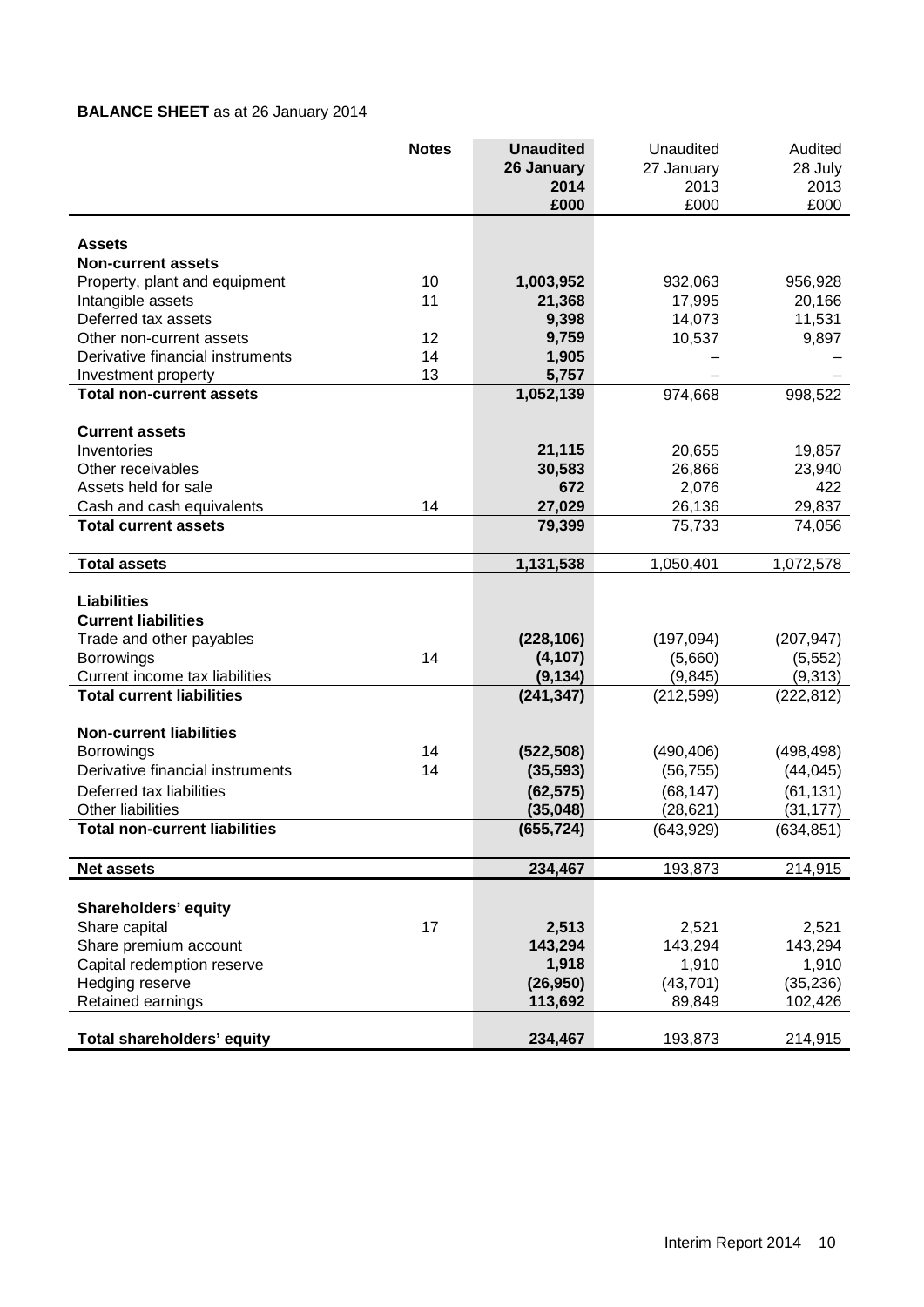# **STATEMENT OF CHANGES IN SHAREHOLDERS' EQUITY**

|                                                                            |                  | Share              | Capital               |                    |                      |                  |
|----------------------------------------------------------------------------|------------------|--------------------|-----------------------|--------------------|----------------------|------------------|
|                                                                            | Share<br>capital | premium<br>account | redemption<br>reserve | Hedging<br>reserve | Retained<br>earnings | Total            |
|                                                                            | £000             | £000               | £000                  | £000               | £000                 | £000             |
| At 29 July 2012                                                            | 2,521            | 143,294            | 1,910                 | (50, 842)          | 72,761               | 169,644          |
| Total comprehensive income                                                 |                  |                    |                       | 7,141              | 25,201               | 32,342           |
| Profit for the period                                                      |                  |                    |                       |                    | 25,201               | 25,201           |
| Interest-rate swaps: cash flow<br>hedges<br>Tax on items taken directly to |                  |                    |                       | 9,274              |                      | 9,274            |
| comprehensive income                                                       |                  |                    |                       | (2, 133)           |                      | (2, 133)         |
| Share-based payment charges<br>Purchase of shares held in trust            |                  |                    |                       |                    | 2,536<br>(624)       | 2,536<br>(624)   |
| Tax on purchase of shares<br>held in trust<br><b>Dividends</b>             |                  |                    |                       |                    | (4)<br>(10, 021)     | (4)<br>(10,021)  |
| At 27 January 2013                                                         | 2,521            | 143,294            | 1,910                 | (43, 701)          | 89,849               | 193,873          |
|                                                                            |                  |                    |                       |                    |                      |                  |
| Total comprehensive income                                                 |                  |                    |                       | 8,465              | 20,987               | 29,452           |
| Profit for the period                                                      |                  |                    |                       |                    | 20,987               | 20,987           |
| Interest-rate swaps: cash flow<br>hedges                                   |                  |                    |                       | 12,710             |                      | 12,710           |
| Tax on items taken directly to<br>comprehensive income                     |                  |                    |                       | (4, 245)           |                      | (4, 245)         |
|                                                                            |                  |                    |                       |                    |                      |                  |
| Share-based payment charges                                                |                  |                    |                       |                    | 4,003                | 4,003            |
| Deferred tax on share-based<br>payments                                    |                  |                    |                       |                    | 816                  | 816              |
| Purchase of shares held in trust                                           |                  |                    |                       |                    | (8, 163)             | (8, 163)         |
| Tax on purchase of shares<br>held in trust                                 |                  |                    |                       |                    | (34)                 | (34)             |
| <b>Dividends</b>                                                           |                  |                    |                       |                    | (5,032)              | (5,032)          |
| At 28 July 2013                                                            | 2,521            | 143,294            | 1,910                 | (35, 236)          | 102,426              | 214,915          |
|                                                                            |                  |                    |                       |                    |                      |                  |
| Total comprehensive income<br>Profit for the period                        |                  |                    |                       | 8,286              | 26,042<br>26,042     | 34,328<br>26,042 |
| Interest-rate swaps: cash flow<br>hedges                                   |                  |                    |                       | 10,357             |                      | 10,357           |
| Tax on items taken directly to<br>comprehensive income                     |                  |                    |                       | (2,071)            |                      | (2,071)          |
|                                                                            |                  |                    |                       |                    |                      |                  |
| Repurchase of shares<br>Tax on repurchase of shares                        | (8)              |                    | 8                     |                    | (2,879)<br>(14)      | (2,879)<br>(14)  |
| Deferred tax on share-based                                                |                  |                    |                       |                    | (222)                | (222)            |
| payments<br>Share-based payment charges                                    |                  |                    |                       |                    | 3,925                | 3,925            |
| Purchase of shares held in trust                                           |                  |                    |                       |                    | (5, 574)             | (5,574)          |
| Tax on purchase of shares held in<br>trust                                 |                  |                    |                       |                    | (25)                 | (25)             |
| <b>Dividends</b>                                                           |                  |                    |                       |                    | (9,987)              | (9,987)          |
| At 26 January 2014                                                         | 2,513            | 143,294            | 1,918                 | (26, 950)          | 113,692              | 234,467          |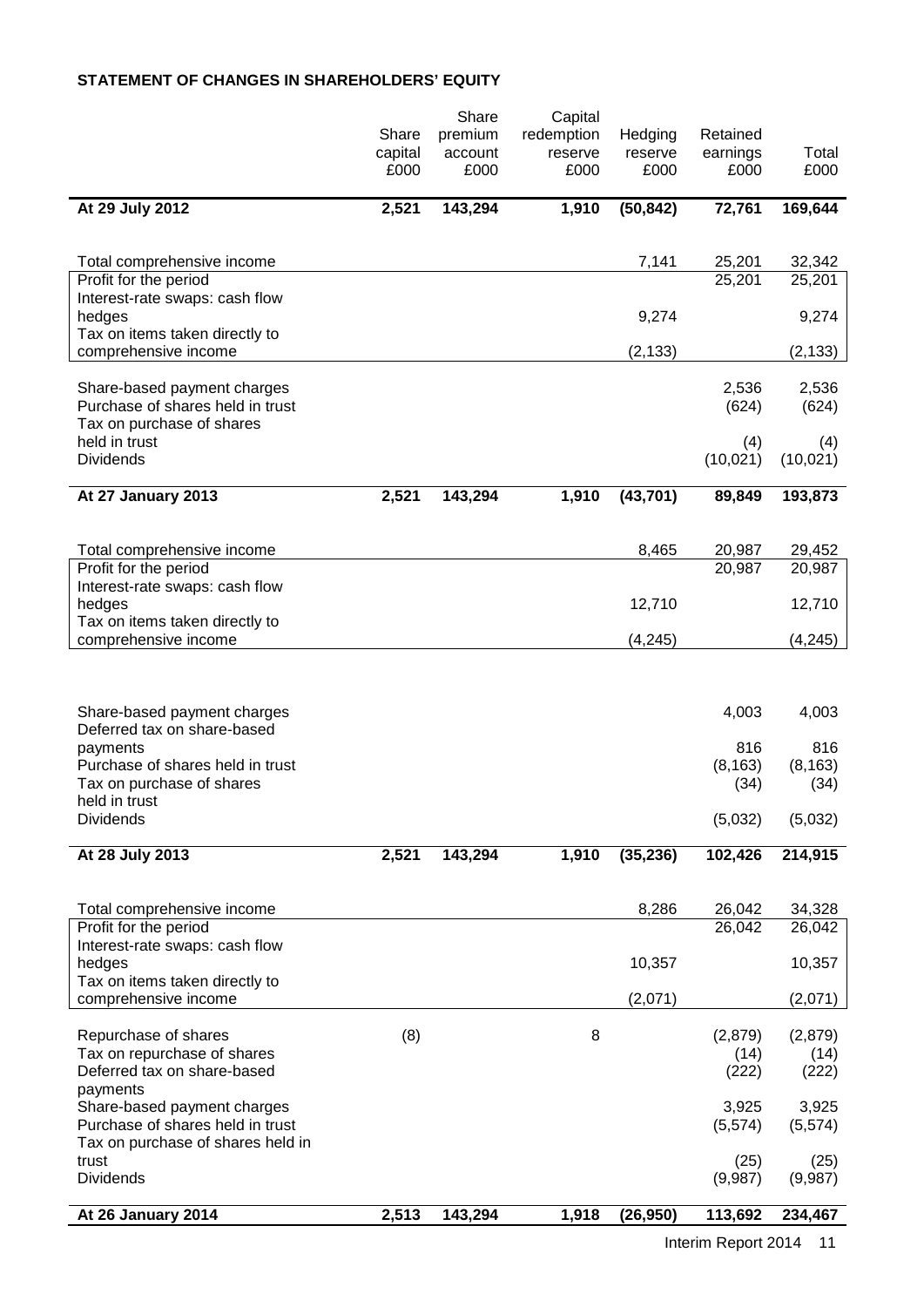#### **Notes**

#### **1. General information**

J D Wetherspoon plc is a public limited company, incorporated and domiciled in England and Wales. Its registered office address is: Wetherspoon House, Central Park, Reeds Crescent, Watford, WD24 4QL

The company is listed on the London Stock Exchange.

This condensed half-yearly financial information was approved for issue by the board on 13 March 2014.

This interim report does not comprise statutory accounts within the meaning of Sections 434 and 435 of the Companies Act 2006. Statutory accounts for the year ended 28 July 2013 were approved by the board of directors on 13 September 2013 and delivered to the Registrar of Companies. The report of the auditors, on those accounts, was unqualified, did not contain an emphasis-of-matter paragraph or any statement under Sections 498 to 502 of the Companies Act 2006.

There are no changes to the principal risks and uncertainties as set out in the financial statements for the 52 weeks ended 28 July 2013, which may affect the company's performance in the next six months. The most significant risks and uncertainties relate to the taxation on, and regulation of, the sale of alcohol, cost increases and UK disposable consumer incomes. For a detailed discussion of the risks and uncertainties facing the company, refer to the annual report for 2013, pages 40 and 41.

# **2. Basis of preparation**

This condensed half-yearly financial information of J D Wetherspoon plc (the 'Company'), which is abridged and unaudited, has been prepared in accordance with the Disclosure and Transparency Rules of the Financial Services Authority and with International Accounting Standards (IAS) 34, Interim Financial Reporting, as adopted by the European Union. This interim report should be read in conjunction with the annual financial statements for the 52 weeks ended 28 July 2013 which were prepared in accordance with IFRSs, as adopted by the European Union.

The directors have made enquiries into the adequacy of the Company's financial resources, through a review of the Company's budget and medium-term financial plan, including capital expenditure plans and cash flow forecasts; they have satisfied themselves that the Company will continue in operational existence for the foreseeable future. For this reason, they continue to adopt the going-concern basis in preparing the Company's financial statements.

The financial information for the 52 weeks ended 28 July 2013 is extracted from the statutory accounts of the Company for that year.

The interim results for the 26 weeks ended 26 January 2014 and the comparatives for 27 January 2013 are unaudited, but have been reviewed by the independent auditors. A copy of the review report is included at the end of this report.

## **3. Accounting policies**

With the exception of tax and investment property, the accounting policies adopted in the preparation of the interim report are consistent with those applied in the preparation of the Company's annual report for the year ended 28 July 2013 – and the same methods of computation and presentation are used.

#### **Income tax**

Taxes on income in the interim periods are accrued using the tax rate which would be applicable to expected total annual earnings.

#### **Investment property**

Investment property is stated at cost less accumulated depreciation and any accumulated impairment losses. The cost of the property includes the acquisition price and any directly attributable expenditure. Depreciation is charged in line with the policy for all properties owned by the Company.

The following new standards, amendments to standards or interpretations are mandatory for the first time for the financial year beginning 29 July 2013 and will have a minimal impact on the financial statements:

- Amendment to IFRS13 'Fair Value Measurement'
- Annual Improvements 2011

The following amendment is mandatory for the first time for the financial year beginning 29 July 2013, but is not relevant for the Company:

• Amendment to IAS 19 'Employee Benefits'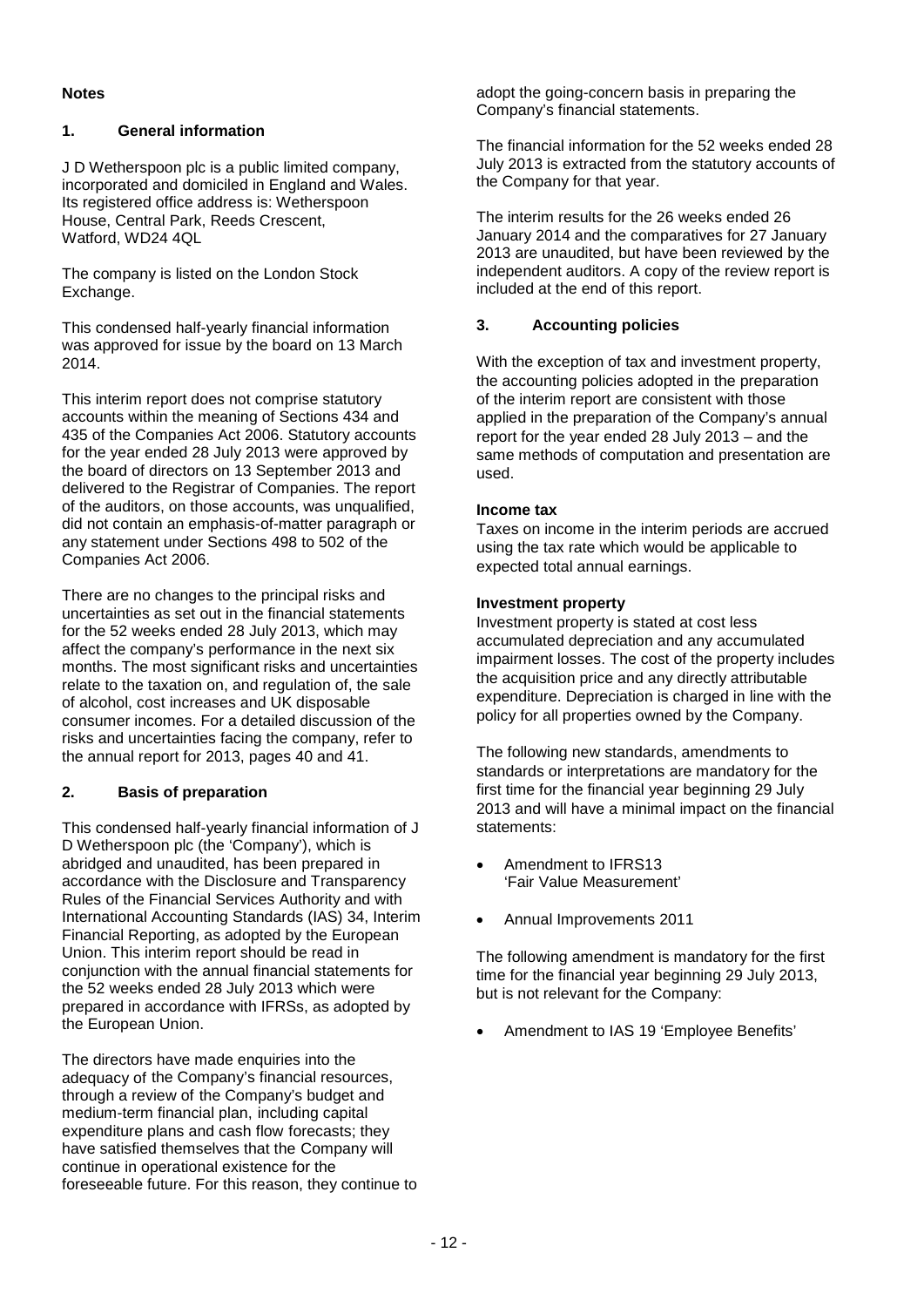#### **4. Revenue**

| Revenue disclosed in the income statement is analysed as follows: | <b>Unaudited</b> | Unaudited  | Audited   |
|-------------------------------------------------------------------|------------------|------------|-----------|
|                                                                   |                  |            |           |
|                                                                   | 26 weeks         | 26 weeks   | 52 weeks  |
|                                                                   | ended            | ended      | ended     |
|                                                                   | 26 January       | 27 January | 28 July   |
|                                                                   | 2014             | 2013       | 2013      |
|                                                                   | £000             | £000       | £000      |
|                                                                   |                  |            |           |
| Sales of food, beverages, hotel rooms and machine income          | 683,229          | 626.397    | 1.280.929 |

The Company trades in one business segment (that of operating managed public houses) and one geographical segment (being the United Kingdom).

#### **5. Exceptional items**

|                                                   | <b>Unaudited</b> | Unaudited  | Audited  |
|---------------------------------------------------|------------------|------------|----------|
|                                                   | 26 weeks         | 26 weeks   | 52 weeks |
|                                                   | ended            | ended      | ended    |
|                                                   | 26 January       | 27 January | 28 July  |
|                                                   | 2014             | 2013       | 2013     |
|                                                   | £000             | £000       | £000     |
| <b>Operating items</b>                            |                  |            |          |
| Property impairment                               | –                |            | 15,551   |
| Onerous lease provision                           |                  |            | 3,278    |
| Loss on disposal of property, plant and equipment |                  |            | 971      |
| Other exceptional items                           |                  |            |          |
| Interest payable on gaming machine VAT repayment  | 1,814            |            |          |
|                                                   | 1,814            |            | 19,800   |

The exceptional item of £1.8m relates to interest payable in respect of £15.7m received from HMRC in April 2010, pending the outcome of its appeal with respect to VAT on gaming machine revenue.

In October 2013 HMRC was successful in the Court of Appeal and has informed management that it will seek to recover the amounts previously paid, including interest.

## **6. Operating profit before exceptional items**

|                                               | <b>Unaudited</b> | Unaudited  | Audited  |
|-----------------------------------------------|------------------|------------|----------|
| This is stated after charging/(crediting):    | 26 weeks         | 26 weeks   | 52 weeks |
|                                               | ended            | ended      | ended    |
|                                               | 26 January       | 27 January | 28 July  |
|                                               | 2014             | 2013       | 2013     |
|                                               | £000             | £000       | £000     |
| Concession rental payments                    | 7,850            | 7,405      | 15,054   |
| Operating lease payments                      | 26,332           | 26,803     | 53,707   |
| Repairs and maintenance                       | 26,061           | 22,794     | 48,030   |
| Rent receivable                               | (295)            | (259)      | (623)    |
| Investment property income                    | (138)            |            |          |
| Depreciation of property, plant and equipment | 26,630           | 24.273     | 50,084   |
| Amortisation of intangible assets             | 1,621            | 1,234      | 2,650    |
| Amortisation of non-current assets            | 148              | 166        | 363      |
| Share-based payment charges                   | 3,925            | 2,536      | 6,539    |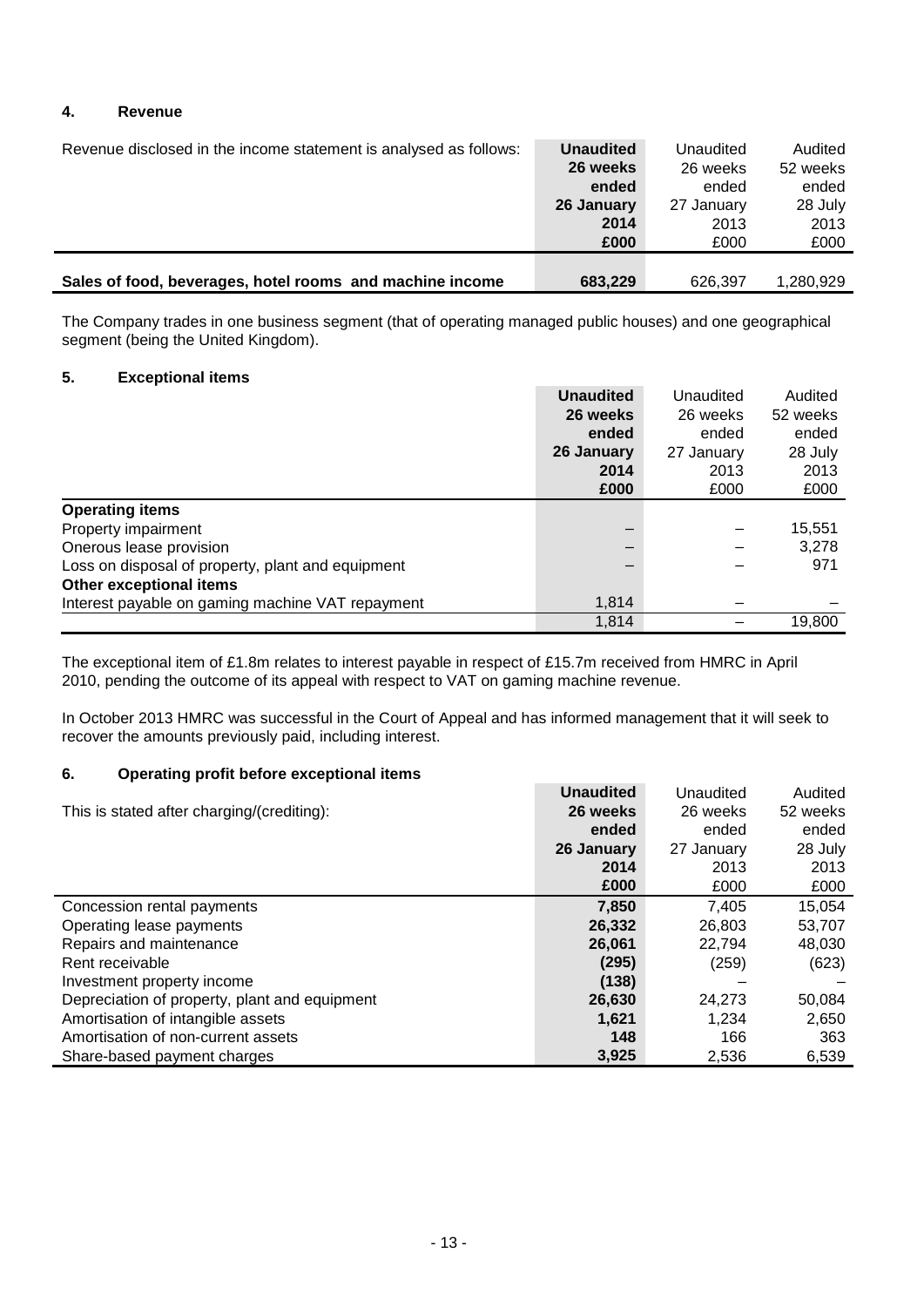# **7. Income tax expense**

The taxation charge for the period ended 26 January 2014 is based on the pre-exceptional profit before tax of £37.8m and the estimated effective tax rate before exceptional items for the year ending 27 July 2014 of 26.3% (July 2013: 26.6%). This comprises a pre-exceptional current tax rate of 22.9% (July 2013: 25.2%) and a preexceptional deferred tax charge of 3.4% (July 2013: 1.4%).

The UK standard weighted average tax rate for the period is 22.3% (2013: 23.7%). The current tax rate is higher than the UK standard weighted average tax rate, owing mainly to depreciation which is not eligible for tax relief.

|                                                               | <b>Unaudited</b><br>26 weeks | Unaudited<br>26 weeks | Audited<br>52 weeks |
|---------------------------------------------------------------|------------------------------|-----------------------|---------------------|
|                                                               | ended                        | ended                 | ended               |
|                                                               | 26 January                   | 27 January            | 28 July             |
|                                                               | 2014                         | 2013                  | 2013                |
|                                                               | £000                         | £000                  | £000                |
|                                                               |                              |                       |                     |
| Current tax                                                   | 8,642                        | 9,357                 | 19,356              |
| Current tax on exceptional items - intangible asset write-off |                              |                       | (776)               |
| Deferred tax                                                  |                              |                       |                     |
| Origination and reversal of temporary differences             | 1,285                        | 279                   | 1,095               |
| Impact of change in UK tax rate                               |                              |                       | (8,720)             |
|                                                               |                              |                       |                     |
| Tax charge in the income statement                            | 9.927                        | 9.636                 | 10,955              |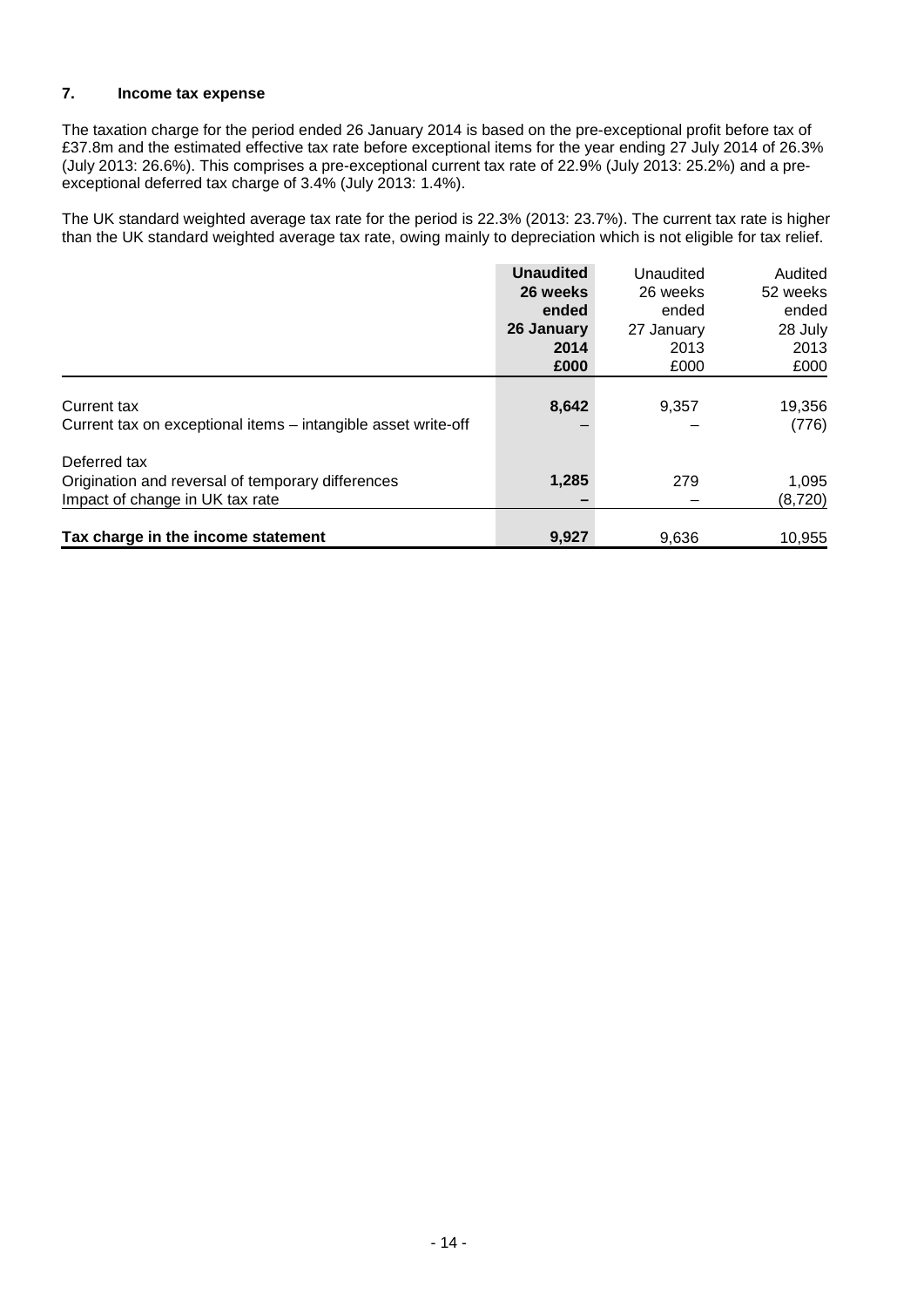#### **8. Earnings and free cash flow per share**

Earnings per share in the Chairman's Statement have been calculated using the weighted average number of shares in issue of 125,897,616 (2013: 126,036,296) which include 5,765,852 (2013: 5,146,046) shares held in trust in respect of the employee Share Incentive Plan and the 2005 Deferred Bonus Scheme.

As indicated in the Chairman's Statement, accounting rules require us to show, in addition, an earnings per share calculation based on the weighted average number of shares in issue, excluding the shares held in trust. On this basis it is assumed that there are 120,131,764 shares in issue (2013: 120,890,250).

As stated in our accounts for the last financial year, adjusted earnings for the 52 weeks ended 28 July 2013 exclude £8,720,000 in respect of the corporation tax-rate change in that year

|                                                | <b>Unaudited</b> | Unaudited  | Audited  |
|------------------------------------------------|------------------|------------|----------|
|                                                | 26 weeks         | 26 weeks   | 52 weeks |
|                                                | ended            | ended      | ended    |
|                                                | 26 January       | 27 January | 28 July  |
|                                                | 2014             | 2013       | 2013     |
|                                                | £000             | £000       | £000     |
| Profit after tax                               | 26,042           | 25,201     | 46,188   |
| Exclude one-off tax benefit (rate change)      |                  |            | (8,720)  |
|                                                |                  |            |          |
| Earnings after exceptional items               | 26,042           | 25.201     | 37,468   |
| Exclude effect of exceptional items net of tax | 1,814            |            | 19,024   |
|                                                |                  |            |          |
| Earnings before exceptional items              | 27,856           | 25,201     | 56,492   |

#### **Earnings per share**

This calculation includes the shares held in trust for employees, and is sometimes referred to as diluted earnings per share.

| Earnings per share before exceptional items | 22.1 <sub>p</sub> | 20.0p             | 44.8p |
|---------------------------------------------|-------------------|-------------------|-------|
| Earnings per share after exceptional items  | 20.7 <sub>p</sub> | 20.0 <sub>p</sub> | 29.7p |
| Basic earnings per share                    | 20.7p             | 20.0 <sub>p</sub> | 36.6p |

#### **Earnings per share (Excluding shares held in trust)**

| Earnings per share before exceptional items | 23.2 <sub>D</sub> | 20.8p             | 46.8p             |
|---------------------------------------------|-------------------|-------------------|-------------------|
| Earnings per share after exceptional items  | 21.7 <sub>p</sub> | 20.8 <sub>p</sub> | 31.0 <sub>p</sub> |
| Basic earnings per share                    | 21.7 <sub>p</sub> | 20.8 <sub>p</sub> | 38.3p             |

#### **Free cash flow per share**

The calculation of free cash flow per share is based on the net cash generated by business activities and available for investment in new pub developments and extensions to current pubs, after funding interest, tax, all other reinvestment in pubs open at the start of the period and the purchase of own shares under the employee share-based schemes ('free cash flow'). It is calculated before taking account of proceeds from property disposals, inflows and outflows of financing from outside sources and dividend payments and is based on the weighted average number of shares in issue, including those held in trust in respect of the employee share schemes.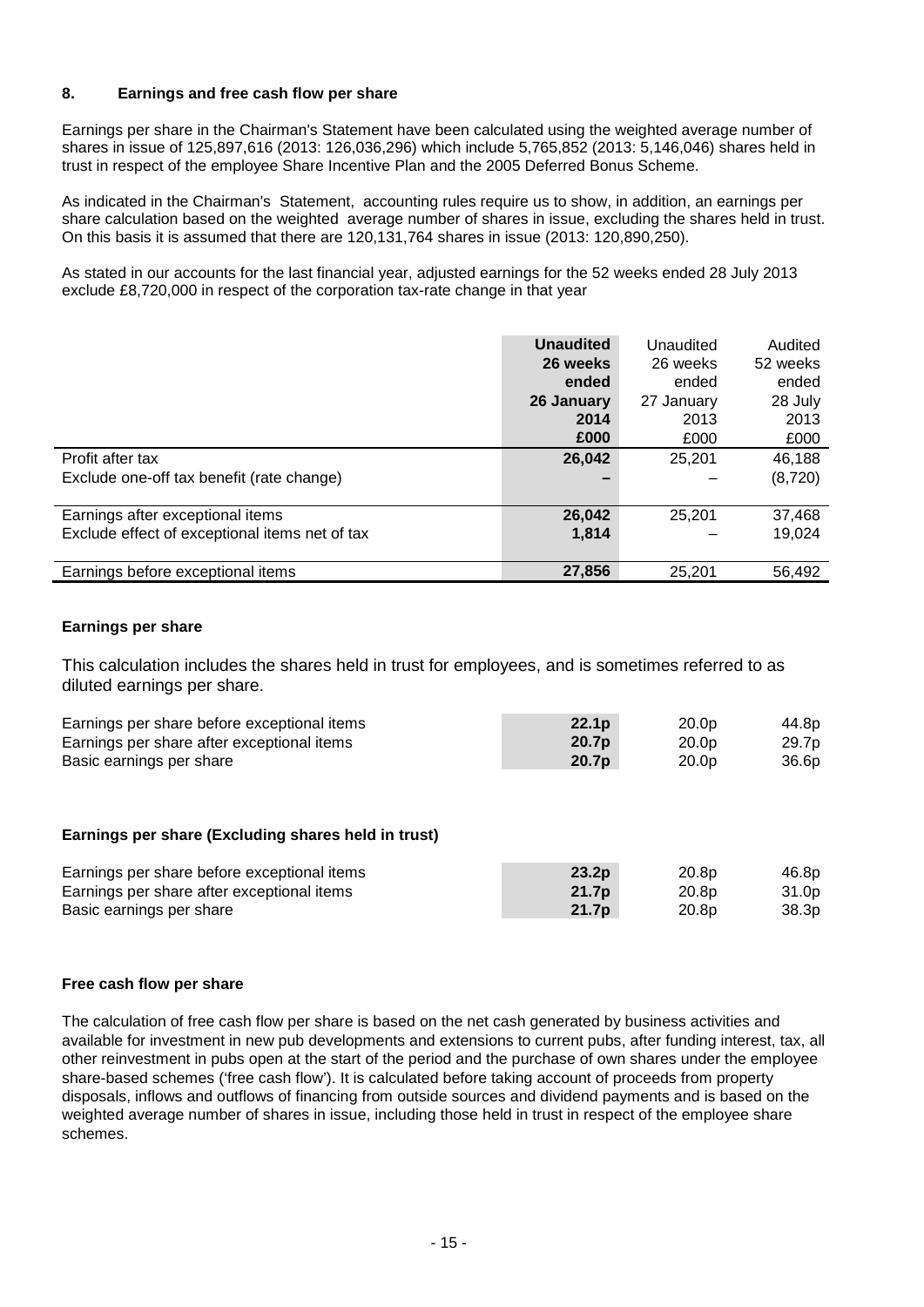# **9. Cash generated from operations**

|                                                                  | <b>Unaudited</b> | Unaudited  | Audited   |
|------------------------------------------------------------------|------------------|------------|-----------|
|                                                                  | 26 weeks         | 26 weeks   | 52 weeks  |
|                                                                  | ended            | ended      | ended     |
|                                                                  | 26 January       | 27 January | 28 July   |
|                                                                  | 2014             | 2013       | 2013      |
|                                                                  | £000             | £000       | £000      |
|                                                                  |                  |            |           |
| Profit for the period                                            | 26,042           | 25,201     | 46,188    |
|                                                                  |                  |            |           |
| Tax                                                              | 9,927            | 9,636      | 10,955    |
| <b>Exceptional items</b>                                         | 1,814            |            | 19,800    |
| Net finance costs                                                | 17,933           | 17,239     | 34,367    |
| Depreciation and amortisation                                    | 28,399           | 25,673     | 53,097    |
| Share-based payment charges                                      | 3,925            | 2,536      | 6,539     |
|                                                                  |                  |            |           |
|                                                                  | 88,040           | 80,285     | 170,946   |
| Change in inventories                                            | (1, 258)         | 320        | 1,118     |
| Change in receivables                                            | (6, 643)         | (8, 181)   | (5,255)   |
| Change in payables                                               | 22,486           | (8,064)    | (1,887)   |
|                                                                  |                  |            |           |
| Net cash inflow from operating activities                        | 102,625          | 64,360     | 164,922   |
|                                                                  |                  |            |           |
|                                                                  |                  |            |           |
| 10.<br>Property, plant and equipment                             |                  |            |           |
|                                                                  |                  |            | £000      |
|                                                                  |                  |            |           |
| Net book amount at 29 July 2012                                  |                  |            | 924,341   |
| Additions                                                        |                  |            | 32,140    |
| <b>Disposals</b>                                                 |                  |            | (145)     |
| Depreciation                                                     |                  |            | (24, 273) |
|                                                                  |                  |            |           |
| Net book amount at 27 January 2013                               |                  |            | 932,063   |
| Additions and transfer from held for sale                        |                  |            | 68,626    |
| <b>Disposals</b>                                                 |                  |            | (6,036)   |
| Depreciation, impairment and other movements                     |                  |            | (37, 725) |
|                                                                  |                  |            |           |
| Net book amount at 28 July 2013                                  |                  |            | 956,928   |
| Additions                                                        |                  |            | 74,512    |
| Disposals and transfers to held for sale and investment property |                  |            | (858)     |
| Depreciation                                                     |                  |            | (26, 630) |
|                                                                  |                  |            |           |
| Net book amount at 26 January 2014                               |                  |            | 1,003,952 |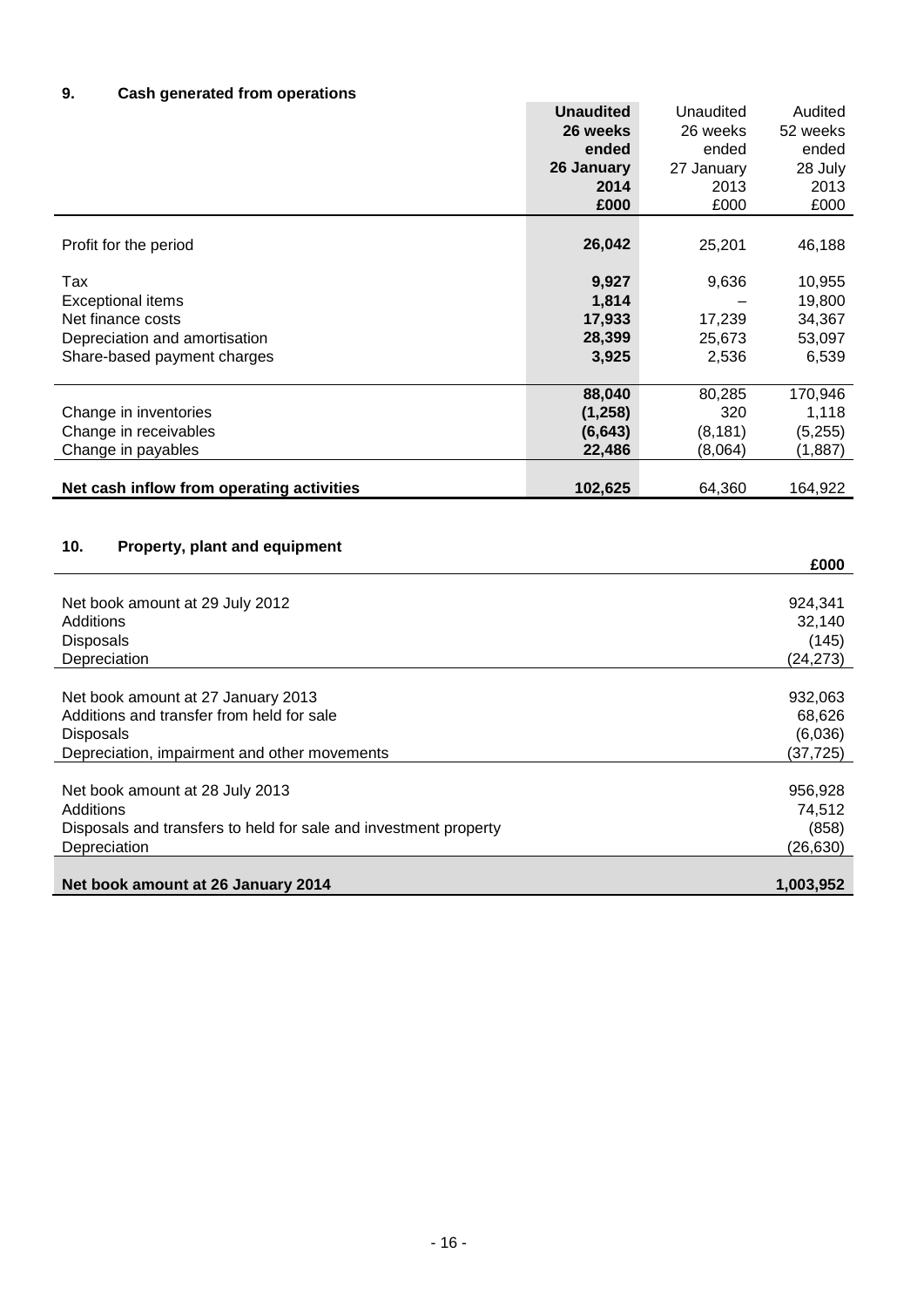## **11. Intangible assets**

|                                              | £000     |
|----------------------------------------------|----------|
|                                              |          |
| Net book amount at 29 July 2012              | 16,936   |
| Additions                                    | 2.293    |
| Amortisation, impairment and other movements | (1,234)  |
|                                              |          |
| Net book amount at 27 January 2013           | 17,995   |
| Additions                                    | 3.587    |
| Amortisation, impairment and other movements | (1, 416) |
|                                              |          |
| Net book amount at 28 July 2013              | 20.166   |
| Additions                                    | 2,823    |
| Amortisation, impairment and other movements | (1,621)  |
|                                              |          |
| Net book amount at 26 January 2014           | 21.368   |

The majority of intangible assets relate to computer software and development.

#### **12. Other non-current assets**

|                    | <b>Unaudited</b> | Unaudited  | Audited  |
|--------------------|------------------|------------|----------|
|                    | 26 weeks         | 26 weeks   | 52 weeks |
|                    | ended            | ended      | ended    |
|                    | 26 January       | 27 January | 28 July  |
|                    | 2014             | 2013       | 2013     |
|                    | £000             | £000       | £000     |
|                    |                  |            |          |
| Leasehold premiums | 9,759            | 10,537     | 9,897    |
|                    |                  |            |          |

#### **13. Investment property**

|                     | <b>Unaudited</b> | Unaudited  | Audited  |
|---------------------|------------------|------------|----------|
|                     | 26 weeks         | 26 weeks   | 52 weeks |
|                     | ended            | ended      | ended    |
|                     | 26 January       | 27 January | 28 July  |
|                     | 2014             | 2013       | 2013     |
|                     | £000             | £000       | £000     |
|                     |                  |            |          |
| Investment property | 5,757            |            |          |

Investment property relates to one site purchased in the period.

#### **14. Analysis of changes in net debt**

|                                  | 28 July 2013<br>£000 | Cash flows<br>£000 | Non-cash<br>movement<br>£000 | 26 January<br>2014<br>£000 |
|----------------------------------|----------------------|--------------------|------------------------------|----------------------------|
| Cash at bank                     | 29,837               | (2,808)            | —                            | 27,029                     |
| Bank debt                        | (493,799)            | (24, 166)          | (1,160)                      | (519, 125)                 |
|                                  | (463, 962)           | (26, 974)          | (1, 160)                     | (492,096)                  |
| Finance lease creditor           | (10,251)             | 2,761              |                              | (7, 490)                   |
| Net borrowings                   | (474, 213)           | (24, 213)          | (1, 160)                     | (499, 586)                 |
| Derivative - interest-rate swaps | (44, 045)            |                    | 10,357                       | (33, 688)                  |
| Net debt                         | (518, 258)           | (24, 213)          | 9,197                        | (533, 274)                 |

During the period under review, the Company entered into additional forward-starting interest-rate swap agreements, totalling £400 million, in addition to the existing swaps which expire in 2014, 2016 and 2018, respectively. The new swap agreements start in July 2018, with £250 million expiring in July 2021 and £150 million expiring in July 2023. Swap agreements totalling £400 million are in place until July 2021.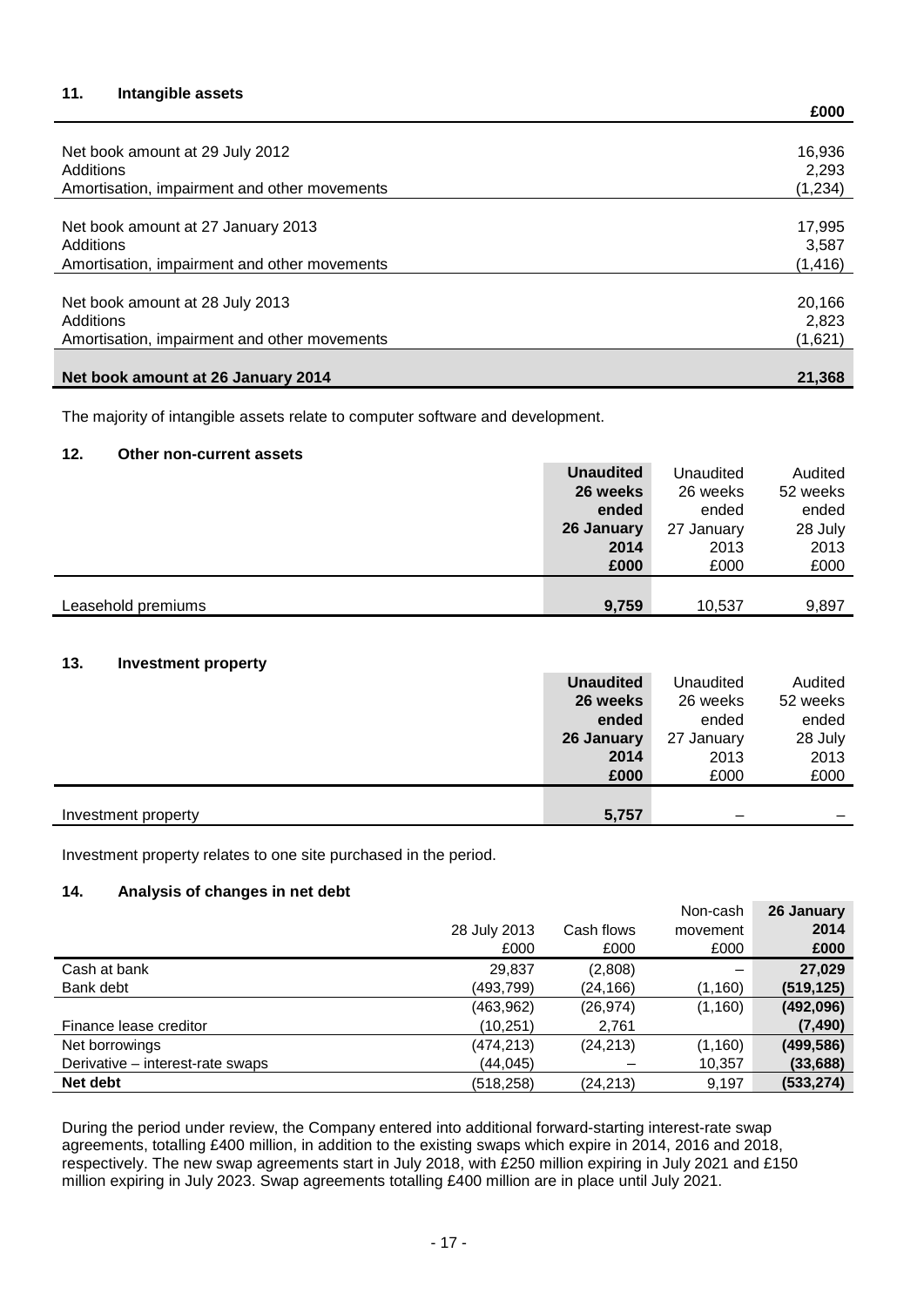The £10.4-million non-cash movement on the interest-rate swap arises from the movement in fair value of the swaps.

#### **15. Fair values**

The table below highlights any differences between book value and fair value of financial instruments.

|                                                                      | <b>Unaudited</b>  | <b>Unaudited</b>  | Unaudited  | Unaudited  |
|----------------------------------------------------------------------|-------------------|-------------------|------------|------------|
|                                                                      | 26 weeks          | 26 weeks          | 26 weeks   | 26 weeks   |
|                                                                      | ended 26          | ended 26          | ended 27   | ended 27   |
|                                                                      | January           | January           | January    | January    |
|                                                                      | 2014              | 2014              | 2013       | 2013       |
|                                                                      | <b>Book value</b> | <b>Fair value</b> | Book value | Fair value |
|                                                                      | £000              | £000              | £000       | £000       |
| <b>Financial assets</b>                                              |                   |                   |            |            |
| Cash and cash equivalents                                            | 27,029            | 27,029            | 26,136     | 26,136     |
| Trade receivables                                                    | 6,294             | 6,294             | 5,671      | 5,671      |
| <b>Financial liabilities at amortised cost</b>                       |                   |                   |            |            |
| Trade, other payables and accruals                                   | (189, 040)        | (189, 040)        | (159, 517) | (159, 517) |
| Finance lease obligations                                            | (7, 490)          | (7,580)           | (13, 171)  | (13,288)   |
| Bank debt                                                            | (519, 125)        | (522, 457)        | (482, 895) | (485, 797) |
| Financial liabilities at fair value through profit or<br><b>loss</b> |                   |                   |            |            |
| Interest-rate swaps                                                  | (33, 688)         | (33, 688)         | (56, 755)  | (56,755)   |

The fair value of finance leases has been calculated by discounting the expected cash flows at the year end's prevailing interest rates.

The fair value of derivatives has been calculated by discounting all future cash flows by the market yield curve at the balance sheet date.

The fair value of borrowings has been calculated by discounting the expected future cash flows at the year end's prevailing interest rates.

#### **Interest-rate swaps**

At 26 January 2014, the Company had fixed-rate swaps designated as hedges of floating-rate borrowings. The floating-rate borrowings are interest-bearing borrowings at rates based on LIBOR, fixed for periods of one month.

The interest-rate swaps of the floating-rate borrowings were assessed to be effective; a cumulative loss of £33,688,000 (2013: a loss of £56,755,000), with a deferred tax credit of £6,738,000 (2013: a credit of £13,054,000), relating to the hedging instrument, is included in equity. A credit of £10,357,000 for the year (2013: credit of £9,274,000) is reflected in equity.

#### **Fair value of financial assets and liabilities**

Effective from 27 July 2009, the Company adopted the amendment to IFRS 7 for financial instruments which are measured in the balance sheet at fair value. This requires disclosure of fair value measurements by level, using the following fair value measurement hierarchy:

- Quoted prices in active markets for identical assets or liabilities (level 1)
- Inputs other than quoted prices included in level 1 which are observable for the asset or liability, either directly or indirectly (level 2)
- Inputs for the asset or liability which are not based on observable market data (level 3)

The fair value of the interest-rate swaps of £33.7 million is considered to be level 2. All other financial assets and liabilities are measured in the balance sheet at amortised cost.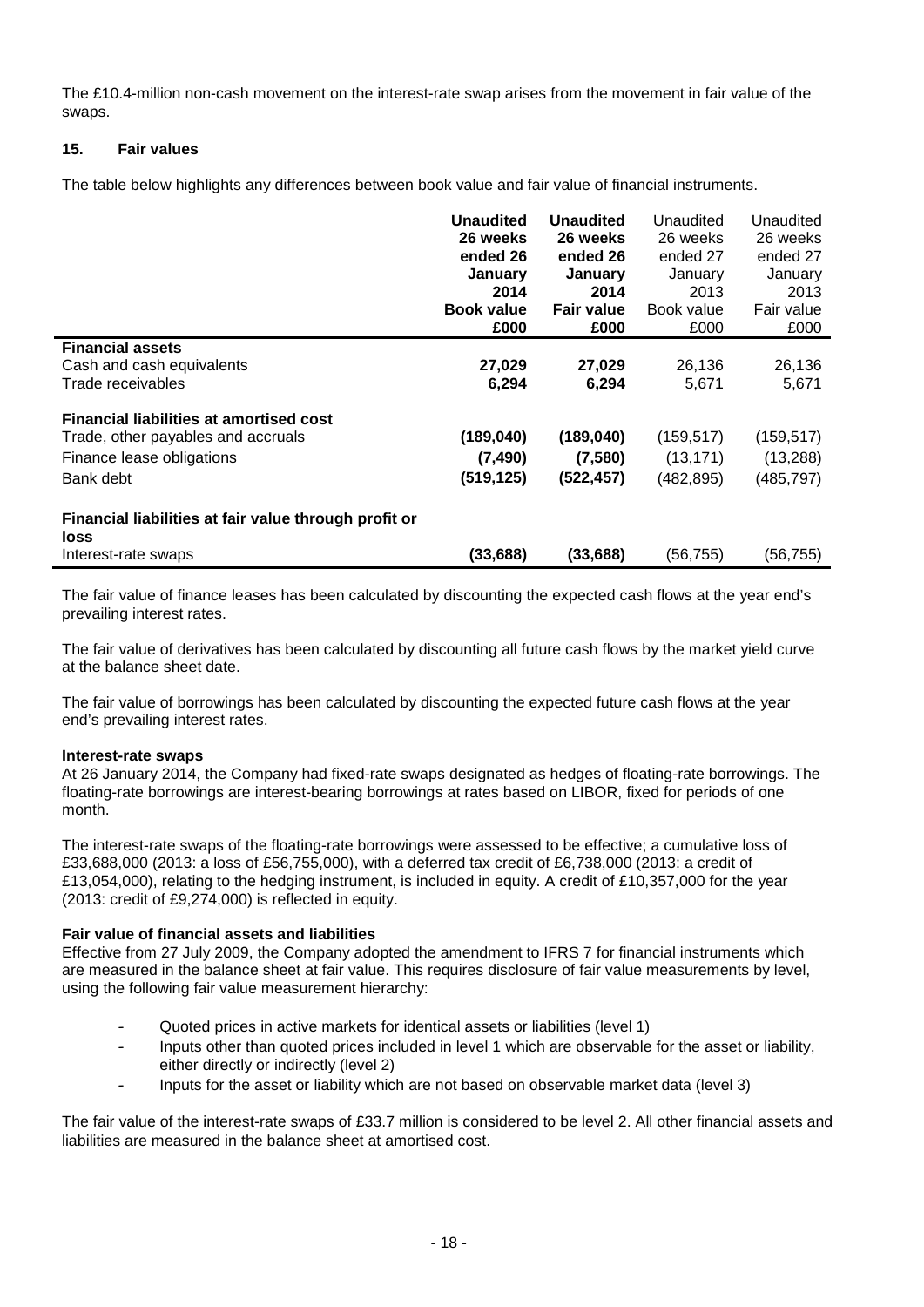#### **16. Dividends paid and proposed**

|                                    | <b>Unaudited</b> | Unaudited  | Audited  |
|------------------------------------|------------------|------------|----------|
|                                    | 26 weeks         | 26 weeks   | 52 weeks |
|                                    | ended            | ended      | ended    |
|                                    | 26 January       | 27 January | 28 July  |
|                                    | 2014             | 2013       | 2013     |
|                                    | £000             | £000       | £000     |
|                                    |                  |            |          |
| Paid in the period                 |                  |            |          |
| 2012 final dividend                |                  | 10,021     | 10,021   |
| 2013 interim dividend              |                  |            | 5,032    |
| 2013 final dividend                | 9,987            |            |          |
|                                    |                  |            |          |
|                                    | 9,987            | 10,021     | 15,053   |
|                                    |                  |            |          |
| Dividends in respect of the period |                  |            |          |
| Interim dividend                   | 4,970            | 5,032      |          |
| Final dividend                     |                  |            | 9,987    |
|                                    |                  |            |          |
|                                    | 4,970            | 5,032      | 9,987    |
|                                    |                  |            |          |
| Dividend per share                 | 4 <sub>p</sub>   | 4p         | 8p       |

#### **17. Share capital**

|                                                         | Number of<br>shares<br>000s | <b>Share</b><br>capital<br>£000 |
|---------------------------------------------------------|-----------------------------|---------------------------------|
| Opening balance at 29 July 2012                         | 126,036                     | 2,521                           |
| Closing balance at 27 January 2013                      | 126,036                     | 2,521                           |
| Closing balance at 28 July 2013<br>Repurchase of shares | 126,036<br>(411)            | 2,521<br>(8)                    |
| Closing balance at 26 January 2014                      | 125,625                     | 2,513                           |

All issued shares are fully paid.

#### **18. Related-party disclosure**

There were no material changes to related-party transactions described in the last annual financial statements. There have been no related-party transactions having a material effect on the Company's financial position or performance in the first half of the current financial year.

#### **19. Capital commitments**

The Company had £nil capital commitments for which no provision had been made, in respect of property, plant and equipment, at 26 January 2014 (2013: £nil).

The company has some sites in the property pipeline; however, any legal commitment is contingent on planning and licensing. Therefore, there are no commitments at the balance sheet date.